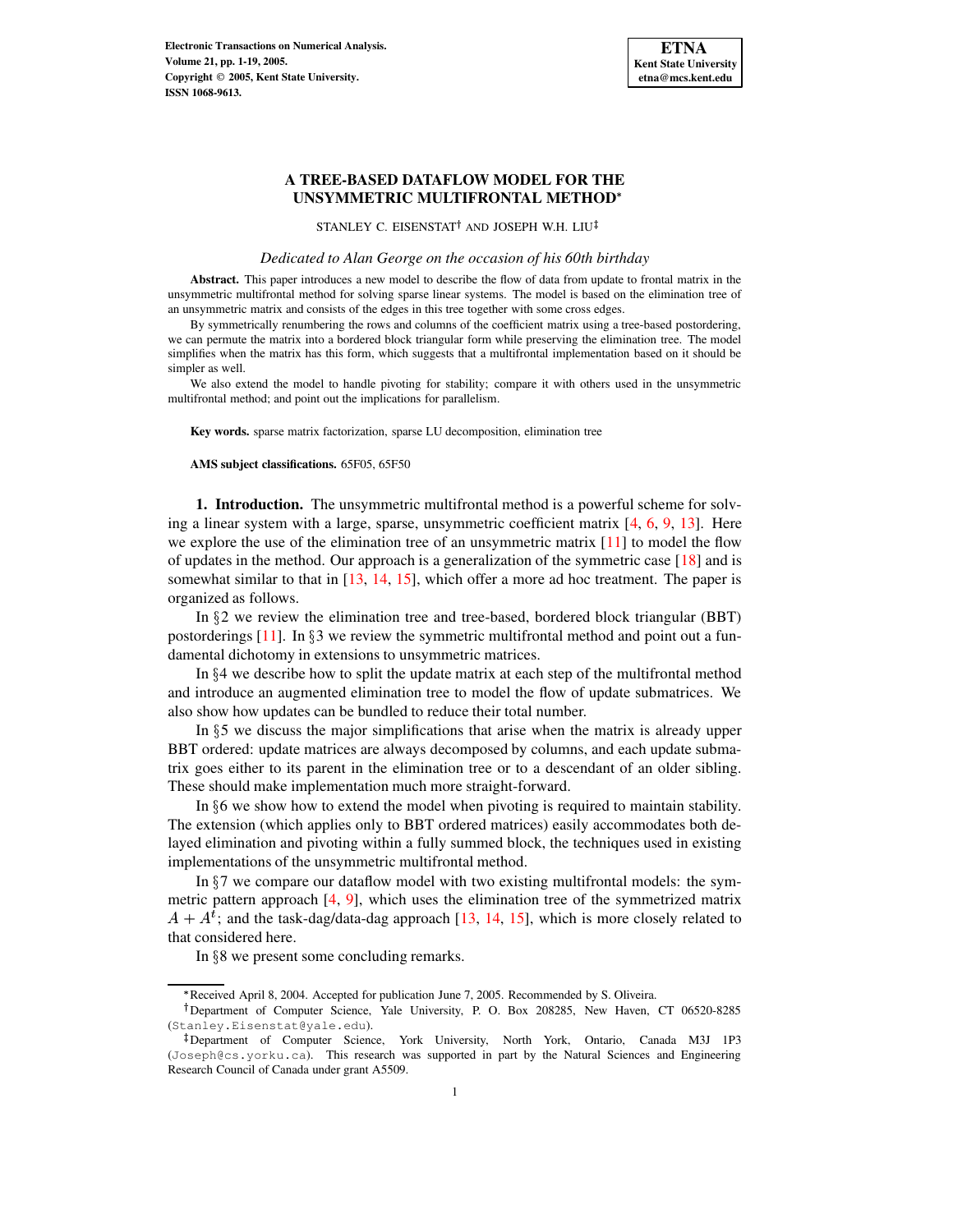

FIG. 2.1. *A sparse matrix and its directed graph.*

<span id="page-1-0"></span>

FIG. 2.2. *The filled matrix and elimination tree for the matrix in Figure [2.1.](#page-1-0)*

<span id="page-1-3"></span>**2. Background.** The authors introduced the elimination tree of a sparse unsymmetric matrix and studied tree-based, bordered block-triangular orderings in [\[11\]](#page-18-4). We briefly review these ideas here.

**2.1. Graph notation.** We let  $G(M)$  denote the directed graph of a given  $n \times n$  sparse matrix M, and let  $r \stackrel{M}{\longrightarrow} c$  (resp.,  $r \stackrel{M}{\longrightarrow} c$ ) indicate the existence of a directed edge (resp., path<sup>[1](#page-1-1)</sup>) from vertex  $r$  to vertex  $c$  in that graph. If  $M$  is clear from context, we shall sometimes use the abbreviated form  $r \mapsto c$  (resp.,  $r \Rightarrow c$ ).

Figure [2.1](#page-1-0) contains a  $10 \times 10$  unsymmetric matrix that will be used as an example throughout the paper. Each  $\bullet$  represents an off-diagonal nonzero; each vertex in the directed graph is labeled by its corresponding diagonal entry.

**2.2. The elimination tree of an unsymmetric matrix.** Let be a nonsingular, sparse, unsymmetric  $n \times n$  matrix with a nonzero diagonal and the factorization  $A = LU$ , where L is unit lower triangular and U is upper triangular; and let  $A^+ = L + U - I$  denote its *filled matrix.* We define the *elimination tree*  $T(A)$  of A by the parent function

$$
\rho[k] = \min\{x \mid x > k \text{ and } x \stackrel{L}{\Longrightarrow} k \stackrel{U}{\Longrightarrow} x\}.
$$

By definition we have  $\rho[n] = \infty$ , so that vertex n is a root. In general  $T(A)$  consists of one or more tree[s,](#page-1-2)<sup>2</sup> and each vertex k with  $\rho[k] = \infty$  is a root.

Figure [2.2](#page-1-3) contains the filled matrix  $A^+$  and the elimination tree  $T(A)$  for the matrix A in Figure  $2.1$ . Each  $\circ$  represents an off-diagonal fill-in; each vertex in the tree is labeled by its diagonal entry and its row/column index.

<sup>&</sup>lt;sup>1</sup> Paths and cycles need not be *simple*; that is, they may visit a vertex more than once.

<span id="page-1-2"></span><span id="page-1-1"></span><sup>&</sup>lt;sup>2</sup> There is only one tree when A is irreducible  $[11]$ , Corollary 3.7].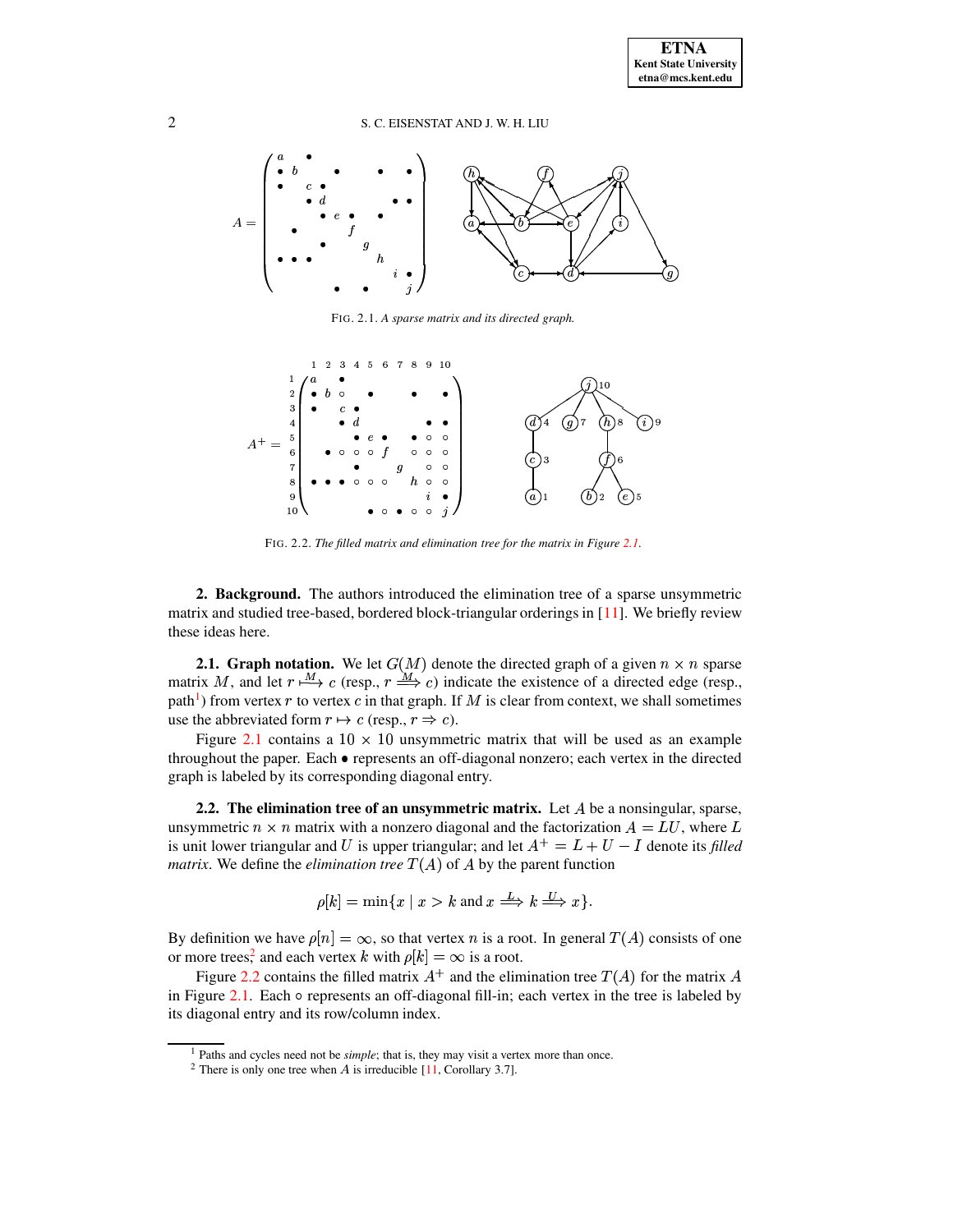An efficient algorithm for finding the elimination tree is given in  $[10]$ . Its complexity is  $O(nm)$ , where m is the number of nonzeros in A, but in practice it runs at least as fast as a symbolic factorization code.

The following result characterizes the ancestor relation in  $T(A)$  in terms of paths in  $G(L)$ and  $G(U)$ .

<span id="page-2-1"></span>THEOREM 2.1. [\[11,](#page-18-4) Theorem 3.2] *Vertex is an ancestor of vertex* <sup>y</sup> *in the elimination tree*  $T(A)$  *if and only if there exists a cycle*  $q \stackrel{L}{\Longrightarrow} k \stackrel{U}{\Longrightarrow} q$ .

For a vertex k in the elimination tree  $T(A)$ , we let  $\mathcal{T}[k]$  denote the subtree of  $T(A)$ rooted at k as well as the set of vertices in this subtree. We also define the *immediate family members* of k to be the vertices in the set  $(\mathcal{T}[\rho[k]] \setminus {\rho[k]} ) \setminus \mathcal{T}[k]$ , which consists of all descendants of  $\rho[k]$  other than k and its descendants. We use the term *older immediate family*  $members$  to refer to those immediate family members that are older than  $k$  with respect to the numbering.

For example, in the elimination tree of Figure [2.2,](#page-1-3) vertex  $b$  has only one immediate family member, namely vertex  $e$ , which is also an older immediate family member. On the other hand, the immediate family members of vertex h are vertices a, c, d, g, and i, but its only older immediate family member is vertex  $i$ .

**2.3. BBT** postorderings. A matrix M is said to be upper *bordered-block-triangular* (BBT) if it can be written in the form

$$
M = \begin{pmatrix} M_{1,1} & M_{1,2} & \dots & M_{1,s} & M_{1,s+1} \\ 0 & M_{2,2} & \dots & M_{2,s} & M_{2,s+1} \\ \vdots & \vdots & \ddots & \vdots & \vdots \\ 0 & 0 & \dots & M_{s,s} & M_{s,s+1} \\ M_{s+1,1} & M_{s+1,2} & \dots & M_{s+1,s} & M_{s+1,s+1} \end{pmatrix},
$$

where the diagonal blocks  $M_{ii}$  are square. If we can find a permutation matrix  $P$  such that the reordered matrix  $PAP<sup>t</sup>$  is in BBT form, we can take advantage of this structure by working with  $PAP<sup>t</sup>$  instead of A.

Let  $c_1, \ldots, c_t$  be the children of vertex k in the elimination tree  $T(A)$ . In a *postordering* Let  $c_1, \ldots, c_t$  be the children of vertex  $\kappa$  in the elimination tree  $I(A)$ . In a postoraering of  $T(A)$  the vertices within each subtree  $\mathcal{T}[c_i]$  are numbered consecutively, and  $k$  is numbered immediately after its descendants. Postordering preserves the structure of  $T(A)$ ; that is, letting P denote the corresponding permutation matrix, the elimination tree  $T(PAP<sup>t</sup>)$  is identical to  $T(A)$  up to the numbering of the vertices [\[11,](#page-18-4) Theorem 5.1].

To achieve a (recursive) BBT form, an *upper BBT* (resp., *lower BBT*) postordering imposes a further condition on the order in which the subtrees  $\mathcal{T}[c_1], \ldots, \mathcal{T}[c_t]$  are numbered: poses a further condition on the order in which the subtrees  $\ell$  [ $c_1$ ], ...,  $\ell$  [ $c_t$ ] are numbered:<br>an edge in  $G(A)$  from a vertex in one subtree to a vertex in another must always be directed from the lower-numbered vertex to the higher-numbered one (resp., higher to lower). An efficient algorithm for finding such orderings is given in [\[10\]](#page-18-8).

For example, the ordering  $g, b, e, f, h, a, c, d, i, j$  is an upper BBT postordering of the ination tree in Figure 2.2. The permuted matrix  $PAP<sup>t</sup>$  is given in Figure 2.3. Note that For example, the ordering  $g, b, e, J, h, a, c, d, i, j$  is an upper BBT postordering of the elimination tree in Figure [2.2.](#page-1-3) The permuted matrix  $PAP<sup>t</sup>$  is given in Figure [2.3.](#page-3-0) Note that the reordering does *not* preserve the filled graph. However, it does preserve the set of diagonal elements of  $U$  [\[11,](#page-18-4) Theorem 5.2] and thus is arguably just as stable numerically.

We shall say that a matrix A is upper (resp., lower) *BBT ordered* if the natural ordering is an upper (resp., lower) BBT postordering of  $T(A)$ .

Let  $\ell_{rc}$  (resp.,  $u_{rc}$ ) denote the  $(r, c)$  entry of the lower (resp., upper) triangular factor L Let  $\ell_{rc}$  (resp.,  $u_{rc}$ ) denote the  $(r, c)$  entry of the lower (resp., upper) trian<br>(resp., U). The following result states a key property of BBT ordered matrices.

<span id="page-2-0"></span>THEOREM 2.2. [\[11,](#page-18-4) Theorem 6.1] *If is upper (resp., lower) BBT ordered, then*  $\ell_{\rho[k],k} \neq 0$  (resp.,  $u_{k,\rho[k]} \neq 0$ ).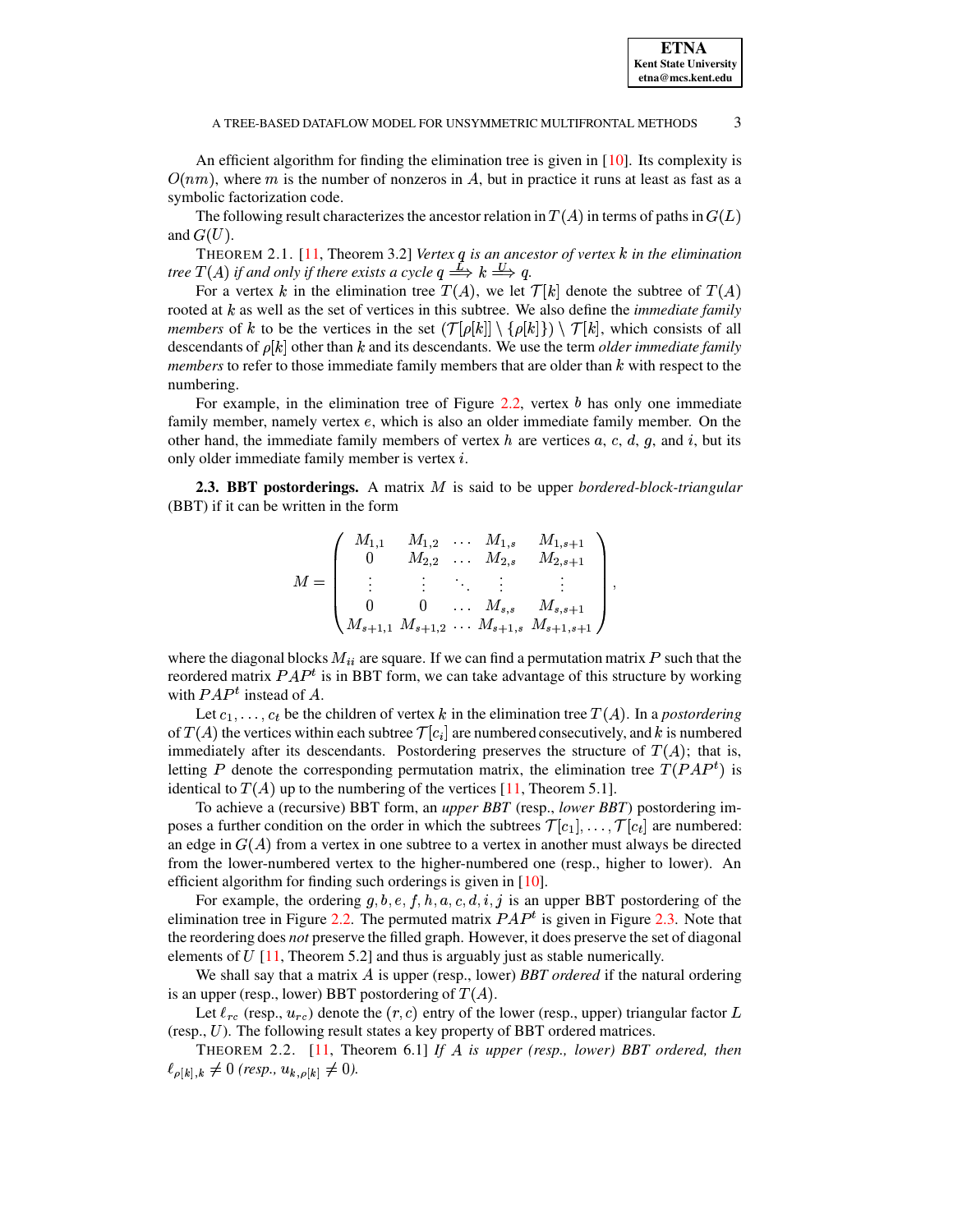

FIG. 2.3. The filled matrix of an upper BBT postordering of the matrix in Figure 2.1.

<span id="page-3-0"></span>**3. The multifrontal method.** In this section we review the symmetric multifrontal method and discuss how to extend this approach to unsymmetric problems. We first establish an important property of the rows and columns of the factor matrices.

**3.1.** A nesting property. Let struct(v) denote the nonzero structure of the vector  $v$ , that is, the set of indices i where  $v_i \neq 0$ . The following nesting property was originally proved for symmetric factorization  $[18,$  Theorem 3.1]. We now extend it to the unsymmetric case.

<span id="page-3-1"></span>THEOREM 3.1. Let vertex  $p = \rho[k]$  be the parent of vertex k in the elimination tree  $T(A)$ . Ignoring accidental cancellation we have

$$
struct((\ell_{pk}, \ldots, \ell_{nk})^t) \subseteq struct((\ell_{pp}, \ldots, \ell_{np})^t)
$$

and

$$
struct((u_{kp},\ldots,u_{kn}) \subseteq struct((u_{pp},\ldots,u_{pn})).
$$

*Proof.* Since p is the parent of k, by definition we have  $p \stackrel{L}{\Longrightarrow} k \stackrel{U}{\Longrightarrow} p$ . If  $u_{ij} \neq 0$ , a multiple of column  $i$  is added to column  $j$  during the  $LU$  factorization. Thus, by a simple induction argument, for each j on the path  $k \stackrel{U}{\Longrightarrow} p$  we must have

$$
struct((\ell_{pk}, \ldots, \ell_{nk})^t) \subseteq struct((\ell_{pj}, \ldots, \ell_{nj})^t).
$$

In particular, this holds for column  $p$ . The second result follows by a similar argument based on the path  $p \stackrel{L}{\Longrightarrow} k$ .  $\Box$ 

This result is the cornerstone of the symmetric multifrontal method: it ensures that each update matrix can be assembled into the frontal matrix of its parent in the symmetric elimination tree. The subtle difference here is that all of the entries  $\ell_{k+1,k}, \ldots, \ell_{\rho[k]-1,k}$  in the kth column of  $L$  are zero in the symmetric case, whereas some may be nonzero in the unsymmetric case (as may the analogous entries in the  $k$ th row of  $U$ ).

For example, in the elimination tree of Figure 2.2, since vertex  $6$  is the parent of vertex 2, we have

struct(
$$
(\ell_{62}, \ell_{72}, \ldots, \ell_{10,2})^t
$$
) = {6, 8}  $\subseteq$  {6, 8, 10} = struct( $(\ell_{66}, \ell_{76}, \ldots, \ell_{10,6})^t$ )

and

struct( $(u_{26}, u_{27}, \ldots, u_{2,10})$ ) = {8, 10}  $\subseteq$  {6, 8, 9, 10} = struct( $(u_{66}, u_{67}, \ldots, u_{6,10})$ ).

Moreover, unlike the symmetric case, we have  $u_{26} = 0$  and  $u_{23} \neq 0$  and  $u_{25} \neq 0$ .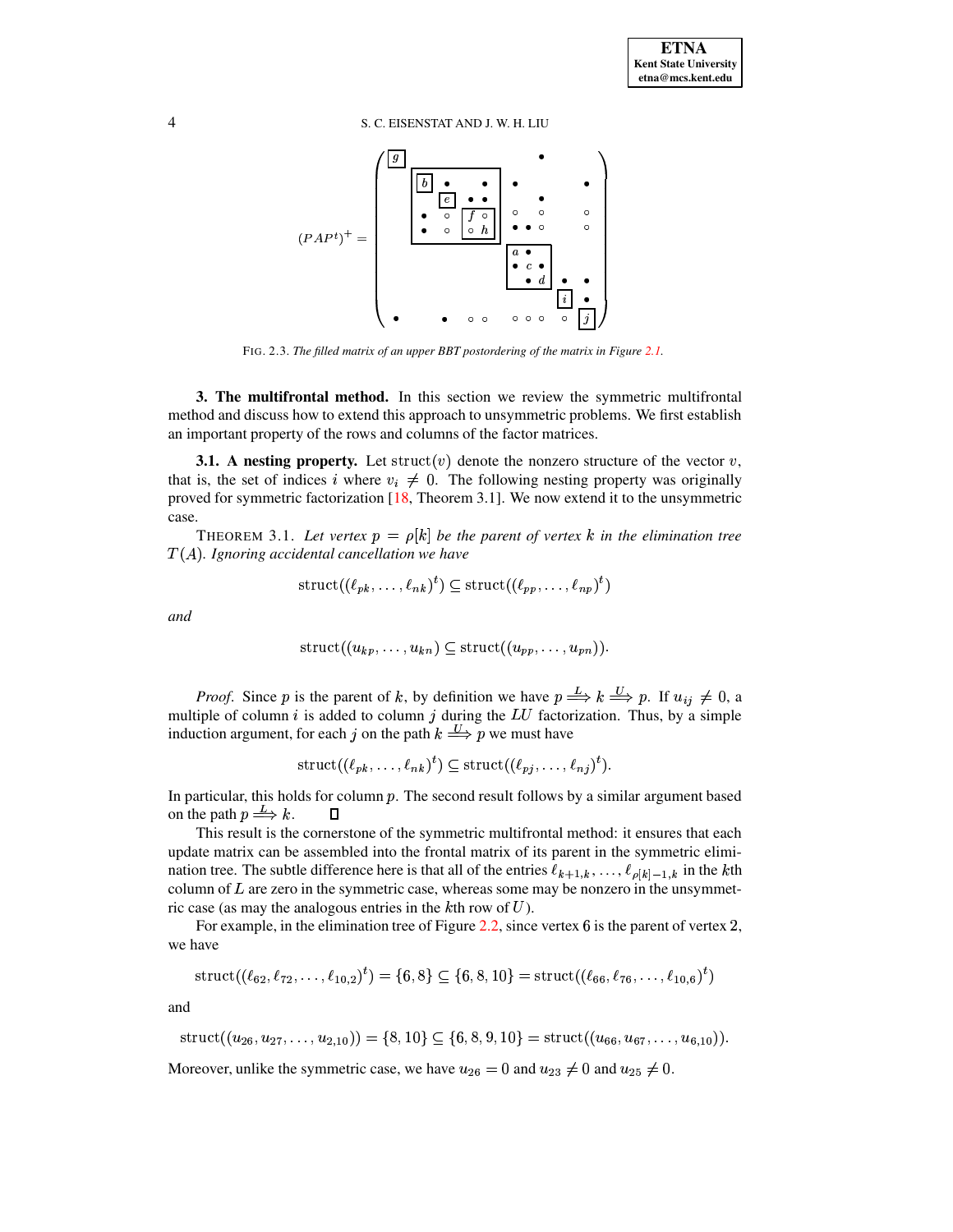# **ETNA Kent State University etna@mcs.kent.edu**

## A TREE-BASED DATAFLOW MODEL FOR UNSYMMETRIC MULTIFRONTAL METHODS  $5$

 $for k := 1$  **to**  $n$  **do** Assemble the frontal matrix  $\mathcal{F}_k$  from the nonzeros in  $[a_{ik}]_{k \leq i \leq n}$ and the update matrices  $\mathcal{U}_c$  for c a child of k in  $T(A)$ Factor  $\mathcal{F}_k$  into  $\begin{pmatrix} 1 & i \end{pmatrix}$  $\left.\begin{array}{cc} \ell_{kk} & \ell_{kk} \\ \left[\ell_{ik}\right]_{k < i \leq n, \ell_{ik} \neq 0} & I \end{array}\right) \left(\begin{array}{cc} 1 & \ & \mu_k \end{array}\right)$  $\left( \begin{array}{cc} 1 & \ & \ \mathcal{U}_k \end{array} \right) \left( \begin{array}{cc} \ell_{kk} & [\ell_{jk}] \end{array} \right)$  $\left( \begin{array}{cc} \ell_{kk} & \left[ \ell_{jk} \right]_{k < j \leq n, \ell_{jk} \neq 0}^{t} \\ I \end{array} \right)$ **end for**

<span id="page-4-0"></span>

FIG. 3.1. *Symmetric multifrontal factorization.*

**3.2. The symmetric multifrontal method.** The *classic multifrontal method*, first described by Speelpenning, is a powerful approach to solving a linear system with a large, sparse, symmetric coefficient matrix  $[8, 19]$  $[8, 19]$  $[8, 19]$ . Each step in the algorithm (see Figure [3.1\)](#page-4-0) consists of the assembly of a frontal matrix  $\mathcal{F}_k$  and its partial factorization, yielding the nonzeros in the kth column of L and an update matrix  $\mathcal{U}_k$  that (if non-null) will be assembled into a later frontal matrix. In practice only the lower triangles of  $\mathcal{F}_k$  and  $\mathcal{U}_k$  are formed.

The assembly of  $\mathcal{F}_k$  must include every unassembled<sup>[3](#page-4-1)</sup> update matrix that contributes to the kth column of L; that is, every  $\mathcal{U}_m$  with  $m < k$  that has a nonzero entry in column k and has not already been assembled into another frontal matrix. In the symmetric case these are precisely the updates  $\mathcal{U}_c$  with c a child of k in the elimination tree  $T(A)$ . Thus the flow of data from update matrix to frontal matrix can be modeled in terms of these child-parent edges [\[18,](#page-18-5) Theorem 4.1].

The rows of  $\mathcal{F}_k$  correspond to those rows i where  $\ell_{ik} \neq 0$ . Similarly, the columns of  $\mathcal{F}_k$ correspond to those columns j where  $\ell_{jk} \neq 0$ . We have  $\ell_{ik} \neq 0$  structurally (i.e., ignoring accidental cancellation) if  $a_{ik} \neq 0$  for some  $i \geq k$ ; and by Theorem [3.1](#page-3-1) or [\[18,](#page-18-5) Theorem 3.1] we have both  $\ell_{ik} \neq 0$  and  $\ell_{jk} \neq 0$  structurally if the  $(i, j)$  entry in the update  $\mathcal{U}_c$  from a child c of k is nonzero for some  $i \ge j \ge k$ . Thus there is an entry in  $\mathcal{F}_k$  to accommodate each nonzero assembled into it. nonzero assembled into it.

During the assembly process we add each nonzero in  $[a_{ik}]_{k \leq i \leq n}$  and each nonzero in an update  $\mathcal{U}_c$  to the corresponding entry in  $\mathcal{F}_k$ , which was initialized to zero. Then we perform the partial factorization of  $\mathcal{F}_k$  in place as a dense matrix operation. The nonzeros in the kth column of L now comprise the first column and row of  $\mathcal{F}_k$ ; and the nonzeros in  $\mathcal{U}_k$  comprise the remainder of  $\mathcal{F}_k$ . This is the key to the efficiency of the symmetric multifrontal method.

<span id="page-4-2"></span>**3.3. The unsymmetric multifrontal method.** The multifrontal approach has been extended to unsymmetric problems  $[4, 6, 9, 13]$  $[4, 6, 9, 13]$  $[4, 6, 9, 13]$  $[4, 6, 9, 13]$  $[4, 6, 9, 13]$  $[4, 6, 9, 13]$  $[4, 6, 9, 13]$ . By analogy with the symmetric case, we might expect the algorithm to be that shown in Figure [3.2.](#page-5-0) The assembly of  $\mathcal{F}_k$  includes every unassembled update matrix that contributes to the kth column of L or the kth row of U; that is, every  $\mathcal{U}_m$  with  $m < k$  that has a nonzero entry in column k or row k and has not already been assembled into another frontal matrix. The partial factorization of  $\mathcal{F}_k$  yields the nonzeros in the kth column of L and kth row of U and an update matrix  $\mathcal{U}_k$  that (if non-null) will be assembled into a later frontal matrix.

This algorithm makes two assumptions, which are satisfied in the symmetric case:

a) The rows (resp., columns) of  $\mathcal{F}_k$  correspond to those rows *i* where  $\ell_{ik} \neq 0$  (resp., columns j where  $u_{kj} \neq 0$ ).

b) Each update matrix  $\mathcal{U}_m$  can be assembled into a single frontal matrix. But if the nonzero structure of A is unsymmetric, an update  $\mathcal{U}_m$  to  $\mathcal{F}_k$  may contain a nonzero entry in a position  $(i, j)$  where  $\ell_{ik} = 0$  or  $u_{kj} = 0$ . For example, for the matrix in Figure [2.1](#page-1-0)

<span id="page-4-1"></span><sup>&</sup>lt;sup>3</sup>If a previously assembled update matrix contains a contribution to column  $k$ , that contribution will be part of the update from the frontal matrix into which it was assembled.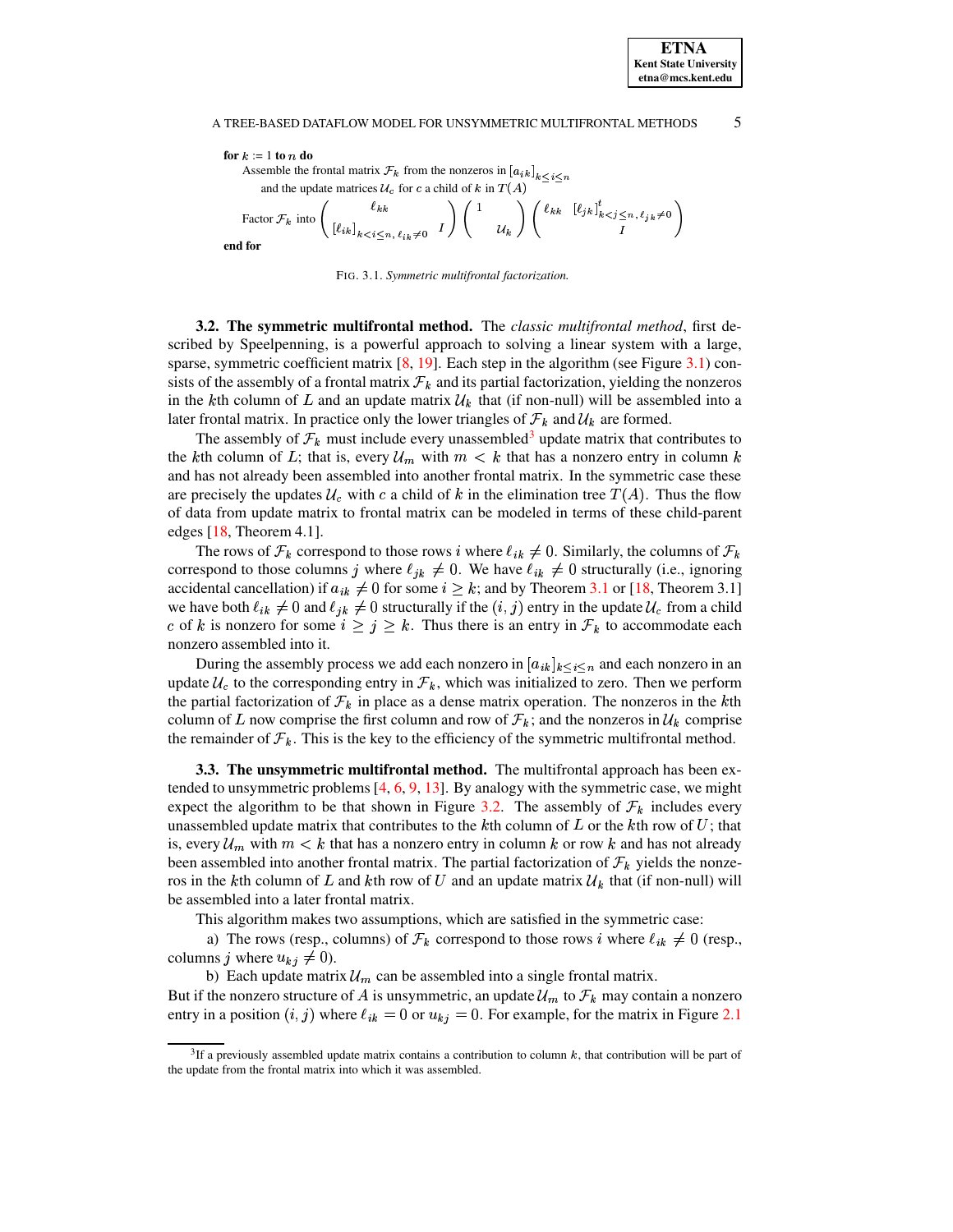for  $k := 1$  to n do Assemble the frontal matrix  $\mathcal{F}_k$  from the nonzeros in  $[a_{ik}]_{k \leq i \leq n}$ ,  $[a_{kj}]_{k \leq i \leq n}$ , and some update matrices  $\mathcal{U}_m$  with  $m < k$ 

Factor 
$$
\mathcal{F}_k
$$
 into  $\begin{pmatrix} \ell_{kk} \\ \left[\ell_{ik}\right]_{k < i \leq n, \ell_{ik} \neq 0} & I \end{pmatrix} \begin{pmatrix} 1 \\ & \mathcal{U}_k \end{pmatrix} \begin{pmatrix} u_{kk} & \left[u_{kj}\right]_{k < j \leq n, \, u_{kj} \neq 0} \\ I \end{pmatrix}$  for

end

<span id="page-5-0"></span>FIG. 3.2. Unsymmetric multifrontal factorization.

the update

$$
\mathcal{U}_1 = \begin{array}{c} 3 \\ 2 \\ 3 \\ 8 \end{array} \begin{pmatrix} 3 \\ 0 \\ 0 \\ 0 \end{pmatrix}
$$

to  $\mathcal{F}_2$  contains a nonzero entry in position (3,3) but  $\ell_{32} = 0$ . Thus the assumptions are incompatible in general.

The usual approach  $[4, 9]$ , which satisfies (b) but not (a), is based on the elimination tree  $T(A + A<sup>t</sup>)$  of the symmetrized matrix  $A + A<sup>t</sup>$ .

Let  $\tilde{\ell}_{rc}$  denote the  $(r, c)$  entry in the symmetric factor  $\tilde{L}$  of  $A + A^t$ . If  $\ell_{ik} \neq 0$  (resp.,  $u_{kj} \neq 0$ , then  $\tilde{\ell}_{ik} \neq 0$  (resp.,  $\tilde{\ell}_{jk} = (\tilde{L}^t)_{kj} \neq 0$ ), structurally if not numerically. That is, the graph  $G(L)$  (resp.,  $G(U)$ ) is a subgraph of  $G(\tilde{L})$  (resp.,  $G(\tilde{L}^t)$ ); and the structure of  $A^+$  is contained in that of the filled matrix  $(A + A<sup>t</sup>)<sup>+</sup>$ .

Thus we can apply the algorithm in Figure 3.2 if we treat an entry of  $A$  as structurally nonzero whenever the corresponding entry of  $A + A<sup>t</sup>$  is structurally nonzero; and use the larger frontal matrix  $\mathcal{F}_k$  whose rows and columns correspond to those rows *i* with  $\ell_{ik} \neq 0$ and those columns j with  $\ell_{jk} \neq 0$ . As in the symmetric case, the updates  $\mathcal{U}_m$  all come from the children of k in  $T(A + A<sup>t</sup>)$ .

However, even when we suppress rows or columns that are structurally zero  $[4]$ , in general some frontal matrices will have nonzero entries in rows (resp., columns) whose leftmost (resp., topmost) entry is zero, violating property (a). For example, using this approach, the frontal matrix  $\mathcal{F}_2$  for the matrix in Figure 2.1 is given by

$$
\widetilde{\mathcal{F}}_2 = \frac{2}{6} \begin{pmatrix} 2 & 3 & 5 & 8 & 10 \\ 0 & 0 & \bullet & \bullet & \bullet \\ \bullet & & & \\ 8 & \bullet & \bullet & \end{pmatrix} = \frac{2}{6} \begin{pmatrix} 2 & 5 & 8 & 10 \\ \bullet & \bullet & \bullet & \bullet \\ \bullet & & & \\ 8 & \bullet & & \end{pmatrix} \oplus \mathcal{U}_1, \text{ where } \mathcal{U}_1 = \frac{2}{3} \begin{pmatrix} 0 \\ 0 \\ 0 \\ 0 \end{pmatrix}.
$$

(Here rows 5 and 10 and column 6 are structurally zero and have been suppressed; and  $\oplus$ denotes the extend-add operator, whereby the two operand submatrices are extended to conform with the row and column subscript sets formed by the union of their respective sets and added together  $[18]$ .) Note the structural zero in the first column.

An alternative<sup>4</sup> is to impose property (a), but to break each update matrix into disjoint pieces that are assembled into *different* frontal matrices [13, 14]. The assembly process is more complicated, but only dense matrix operations are performed throughout the factorization as in the symmetric multifrontal method. We explore this idea in the next section.

6

<span id="page-5-1"></span><sup>&</sup>lt;sup>4</sup> Another alternative is to order for sparsity while carrying out the multifrontal method, determining the frontal matrix dynamically [6].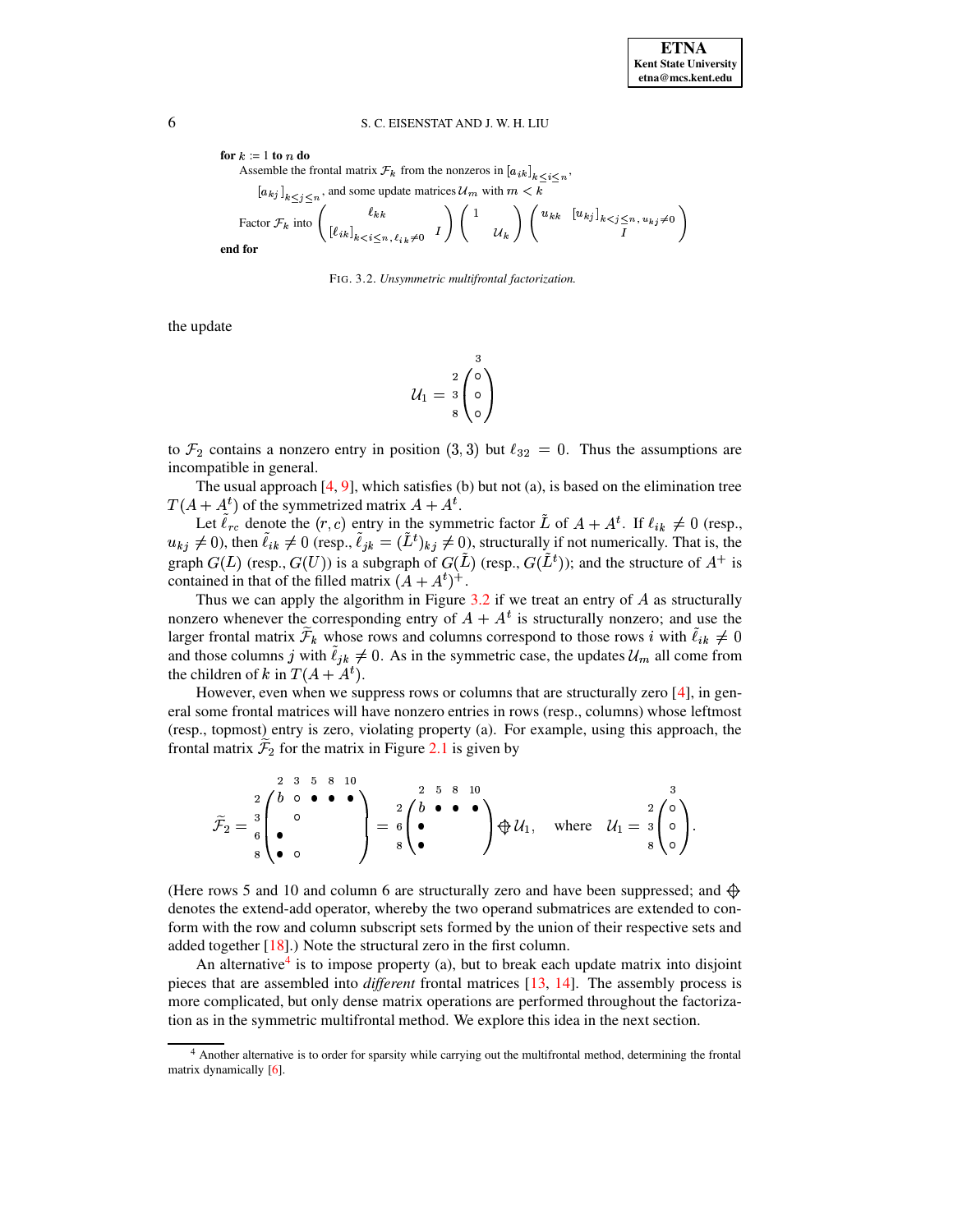#### $\tau$ A TREE-BASED DATAFLOW MODEL FOR UNSYMMETRIC MULTIFRONTAL METHODS

**ETNA Kent State University**  $etna@mcs. kent.edu$ 

```
Let p = \rho[k], the parent of vertex k
Set T = U_k, the update matrix from vertex k
while T is non-null {\bf do}Set s = smallest row or column index in Tif s > p then
       Forward all of T to vertex p and set T = nullelse if s is a row index then
       Remove row s from T and forward it to vertex selse \{s \text{ is a column index}\}Remove column s from T and forward it to vertex send if
end while
```
<span id="page-6-0"></span>FIG. 4.1. A simple algorithm to decompose the update matrix  $\mathcal{U}_k$ .

4. A dataflow model. In this section we show how to use the elimination tree to split the update matrices and model the flow of data in the unsymmetric multifrontal method.

**4.1. Simple decompositions of update matrices.** After forming the frontal matrix  $\mathcal{F}_k$ associated with vertex k, one step of elimination on  $\mathcal{F}_k$  generates the kth column of L, the kth row of U, and the update matrix  $\mathcal{U}_k$ .

Theorem 3.1 ensures that the frontal matrix  $\mathcal{F}_{\rho[k]}$  of the parent  $\rho[k]$  of k can accommodate every nonzero entry in  $\mathcal{U}_k$  whose row and column indices are both greater than or equal to  $\rho[k]$ . Thus the submatrix with these entries can be sent directly to  $\rho[k]$ . The remainder, consisting of entries whose row index or column index is less than  $\rho[k]$ , must be split and the pieces sent to other vertices. The simplest approach is the algorithm in Figure 4.1, which "peels" rows or columns off the update matrix until the parent row/column is reached.<sup>5</sup>

We use the matrix in Figure 2.2 to illustrate this process. In the first step the frontal matrix  $\mathcal{F}_1$  and update matrix  $\mathcal{U}_1$  are given by

$$
\mathcal{F}_1 = \frac{1}{3} \begin{pmatrix} 1 & 3 \\ a & \bullet \\ \bullet & \bullet \end{pmatrix} \quad \text{and} \quad \mathcal{U}_1 = \frac{2}{3} \begin{pmatrix} 3 \\ \circ \\ \circ \\ 8 \end{pmatrix}.
$$

The update  $\mathcal{U}_1$  is split into two parts,

$$
\mathcal{U}_1^2 = 2 \begin{pmatrix} 3 \\ 0 \end{pmatrix} \text{ and } \mathcal{U}_1^{\rho[1]} \equiv \mathcal{U}_1^3 = \frac{3}{8} \begin{pmatrix} 0 \\ 0 \end{pmatrix},
$$

with  $U_1^2$  sent to vertex 2 and  $U_1^{\rho[1]} \equiv U_1^3$  sent to vertex 3, the parent of vertex 1 in the elimination tree.

In the second step the assembly of the frontal matrix  $\mathcal{F}_2$  includes the update  $\mathcal{U}_1^2$ , giving

$$
\mathcal{F}_2 = \frac{2}{6} \begin{pmatrix} 2 & 3 & 5 & 8 & 10 \\ 0 & 0 & 0 & 0 & 0 \\ 0 & 0 & 0 & 0 & 0 \\ 0 & 0 & 0 & 0 & 0 \end{pmatrix} = \frac{2}{6} \begin{pmatrix} 2 & 5 & 8 & 10 \\ 0 & 0 & 0 & 0 \\ 0 & 0 & 0 & 0 \\ 0 & 0 & 0 & 0 & 0 \end{pmatrix} \oplus \mathcal{U}_1^2 \quad \text{and} \quad \mathcal{U}_2 = \frac{6}{8} \begin{pmatrix} 0 & 0 & 0 & 0 \\ 0 & 0 & 0 & 0 \\ 0 & 0 & 0 & 0 \end{pmatrix}.
$$

<sup>5</sup> This is an improvement over [13], which uses in place of  $\rho[k]$  the parent function

$$
\rho_{LU}[k] = \min\{x \mid x \stackrel{L}{\Longrightarrow} k \stackrel{U}{\longrightarrow} x \text{ or } x \stackrel{L}{\longrightarrow} k \stackrel{U}{\Longrightarrow} x\}.
$$

<span id="page-6-1"></span>Note that  $\rho[k] \le \rho_{LU}[k]$  in general, but that  $\rho[k] = \rho_{LU}[k]$  when A is BBT ordered, by Theorem 2.2.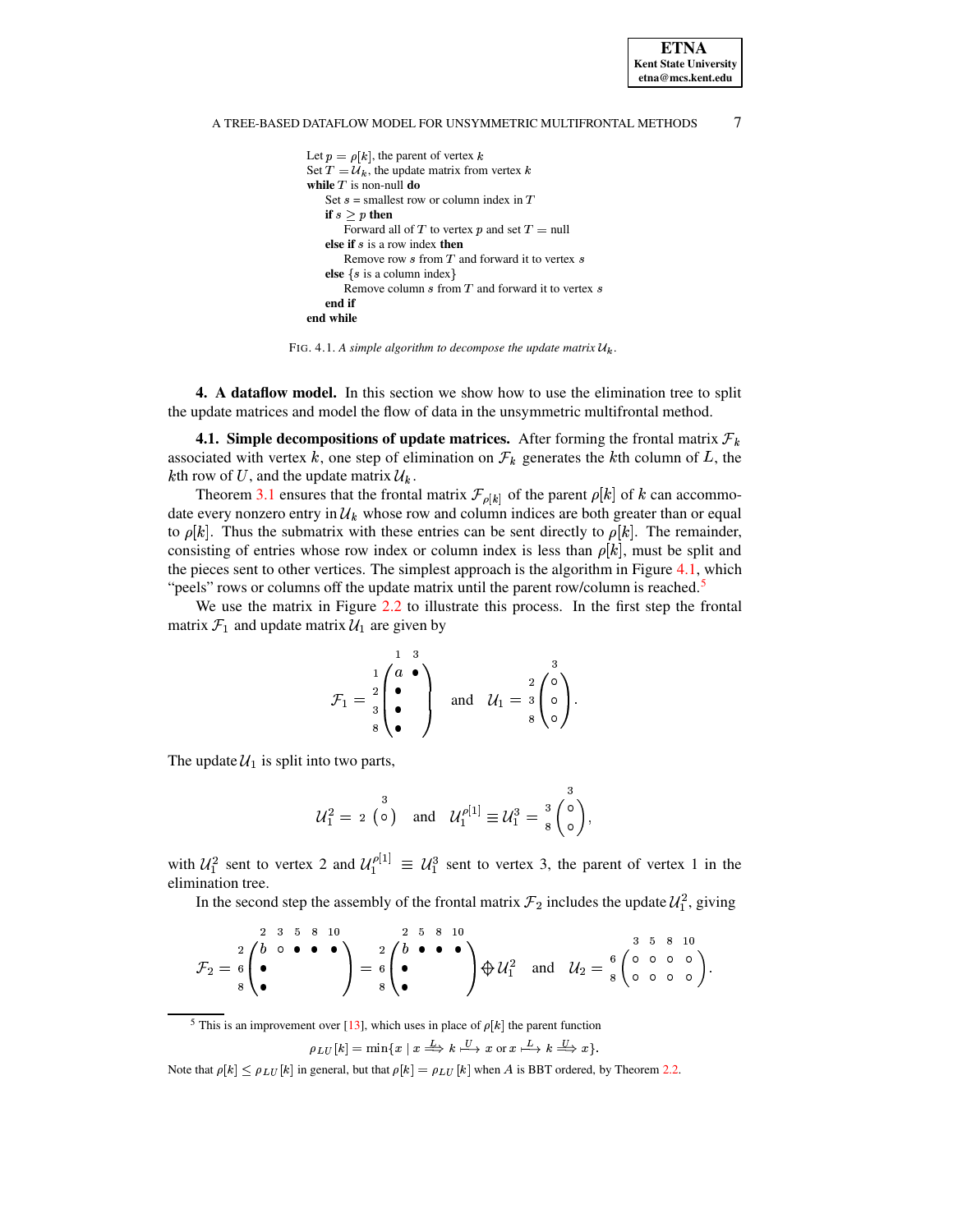The update matrix  $\mathcal{U}_2$  is split into three parts,

$$
\mathcal{U}_2^3 = \left(\begin{matrix} 3 \\ 0 \\ 0 \end{matrix}\right), \quad \mathcal{U}_2^5 = \left(\begin{matrix} 5 \\ 0 \\ 0 \end{matrix}\right), \quad \text{and} \quad \mathcal{U}_2^{\rho[2]} \equiv \mathcal{U}_2^6 = \left(\begin{matrix} 8 & 10 \\ 0 & 0 \\ 0 & 0 \end{matrix}\right).
$$

In the third step the frontal matrix  $\mathcal{F}_3$  includes the two updates  $\mathcal{U}_1^3$  and  $\mathcal{U}_2^3$ , giving

$$
\mathcal{F}_3 = \frac{3}{6} \begin{pmatrix} \bullet & \bullet \\ \bullet & \\ \bullet & \\ \bullet & \end{pmatrix} = \frac{3}{4} \begin{pmatrix} 3 & 4 \\ c & \bullet \\ \bullet & \end{pmatrix} \oplus \mathcal{U}_1^3 \oplus \mathcal{U}_2^3 \quad \text{and} \quad \mathcal{U}_3 = \frac{4}{8} \begin{pmatrix} 0 \\ 0 \\ 0 \\ \bullet \end{pmatrix}.
$$

Since the entire update matrix can be sent to the parent vertex, no splitting is necessary; that is,  $\mathcal{U}_{3}^{\rho[3]} \equiv \mathcal{U}_{3}^{4} = \mathcal{U}_{3}.$ 

In the fourth step the frontal matrix  $\mathcal{F}_4$  includes the update  $\mathcal{U}_3^4$ , giving

$$
\mathcal{F}_4 = \begin{pmatrix} 4 & 9 & 10 \\ 6 & \bullet & \bullet \\ 7 & \bullet & \bullet \\ 8 & 0 & \bullet \end{pmatrix} = \begin{pmatrix} 4 & 9 & 10 \\ 7 & \bullet & \bullet \\ 7 & \bullet & \bullet \end{pmatrix} \oplus \mathcal{U}_3^4 \quad \text{and} \quad \mathcal{U}_4 = \begin{pmatrix} 9 & 10 \\ 0 & \circ \\ 7 & \circ \\ 8 & 0 & \circ \end{pmatrix}.
$$

The update matrix  $U_4$  is split into four parts,

$$
\mathcal{U}_4^5 = 5 \begin{pmatrix} 9 & 10 \\ 0 & 0 \end{pmatrix}, \quad \mathcal{U}_4^6 = 6 \begin{pmatrix} 9 & 10 \\ 0 & 0 \end{pmatrix}, \quad \mathcal{U}_4^7 = 7 \begin{pmatrix} 9 & 10 \\ 0 & 0 \end{pmatrix}, \quad \text{and} \quad \mathcal{U}_4^8 = 8 \begin{pmatrix} 9 & 10 \\ 0 & 0 \end{pmatrix}.
$$

The update  $\mathcal{U}_4^{\rho[4]} \equiv \mathcal{U}_4^{10}$  to the parent vertex is the null matrix.

In the fifth step the frontal matrix  $\mathcal{F}_5$  includes the updates  $\mathcal{U}_2^5$  and  $\mathcal{U}_4^5$ , giving

$$
\mathcal{F}_5 = \begin{array}{c}5 & 6 & 8 & 9 & 10 \\ 6 & 6 & 8 & 9 & 10 \\ 8 & 0 & 0 & 0 \\ 10 & 0 & 0 & 0\end{array}\right) = \begin{array}{c}5 & 6 & 8 \\ 6 & 8 & 9 & 10 \\ 10 & 0 & 0 & 0\end{array}\n\bigoplus \mathcal{U}_2^5 \oplus \mathcal{U}_4^5 \quad \text{and} \quad \mathcal{U}_5 = \begin{array}{c}6 & 8 & 9 & 10 \\ 6 & 0 & 0 & 0 \\ 0 & 0 & 0 & 0 \\ 0 & 0 & 0 & 0\end{array}\bigg).
$$

No splitting is necessary, so  $\mathcal{U}_5^{\rho[5]} \equiv \mathcal{U}_5^6 = \mathcal{U}_5$ .

We will consider one more step. The frontal matrix  $\mathcal{F}_6$  includes the updates  $\mathcal{U}_2^6$ ,  $\mathcal{U}_4^6$ , and  $\mathcal{U}_5^6$ , giving

$$
\mathcal{F}_6 = \begin{array}{c} 6 & 8 & 9 & 10 \\ 8 & 0 & 0 & 0 \\ 10 & 0 & 0 & 0 \\ 10 & 0 & 0 & 0 \end{array} = 6 \left( f \right) \bigoplus \mathcal{U}_2^6 \bigoplus \mathcal{U}_4^6 \bigoplus \mathcal{U}_5^6 \quad \text{and} \quad \mathcal{U}_6 = \begin{array}{c} 8 & 9 & 10 \\ 0 & 0 & 0 \\ 10 & 0 & 0 \end{array} \right).
$$

Again no splitting is necessary. Note that unlike the nonzeros in the other updates, the nonzeros in  $\mathcal{U}_2^6$  and  $\mathcal{U}_5^6$  are not limited to the leftmost column and topmost row of  $\mathcal{F}_6$ .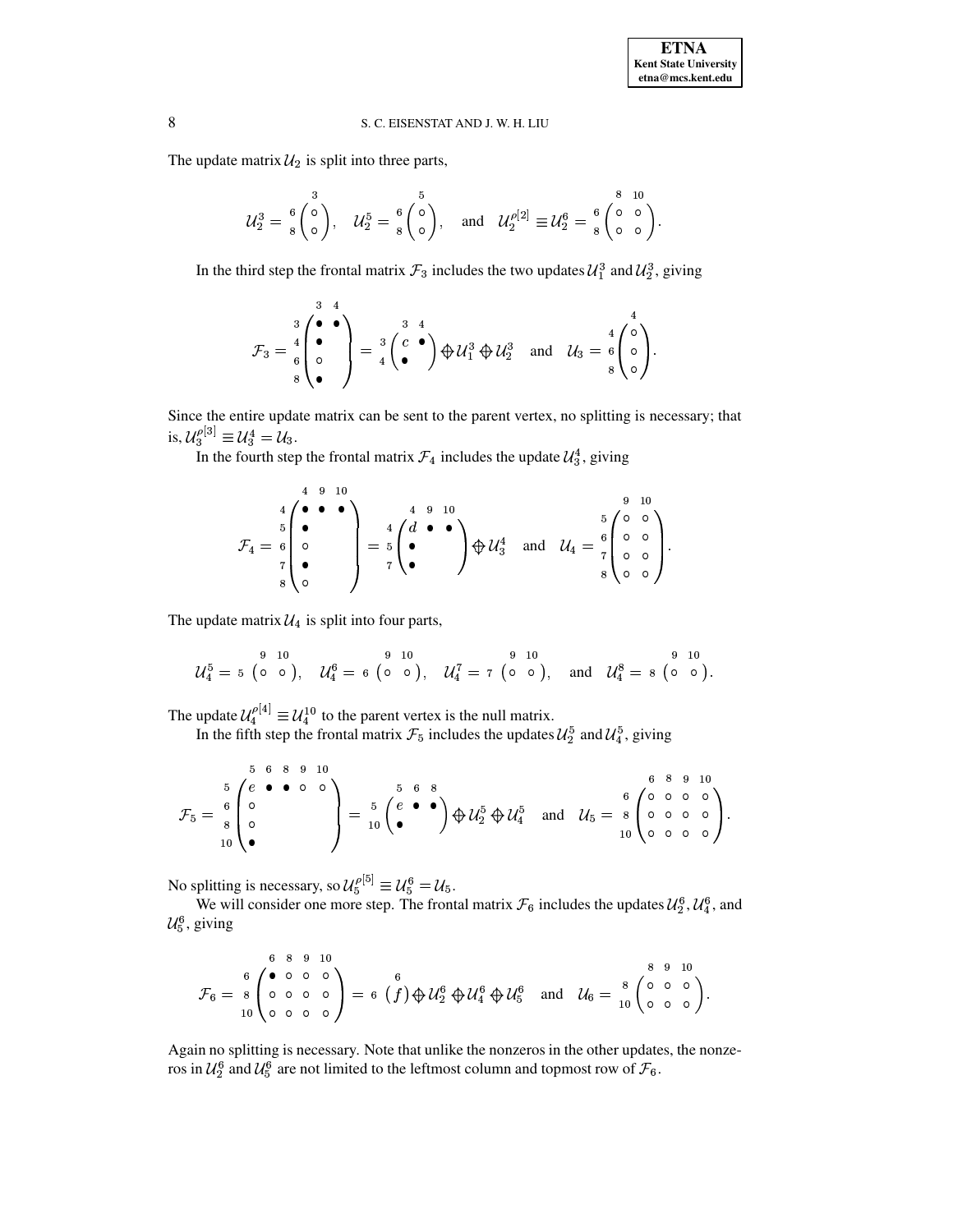# A TREE-BASED DATAFLOW MODEL FOR UNSYMMETRIC MULTIFRONTAL METHODS 9



FIG. 4.2. *The dataflow graph for the matrix of Figure [2.2.](#page-1-3)*

<span id="page-8-0"></span>

<span id="page-8-1"></span>FIG. 4.3. *A chorded cycle and its filled matrix and elimination tree.*

**4.2. The dataflow graph.** The decomposition drives the flow of data from update matrix to frontal matrix, and this flow can be modeled by a *directed acyclic graph (dag)*. Each vertex corresponds to a frontal matrix and its associated update matrix (i.e., a row/column index); each edge corresponds to the assembly of all or part of an update matrix into a frontal matrix. If we assume that every vertex sends a (possibly null) update to its parent, the dag contains every edge in the elimination tree, directed from child to parent. In addition there is an edge from k to s for each non-null update  $\mathcal{U}_k^s$  with  $k < s < \rho[k]$ . Each such edge corresponds to a nonzero in  $A^+$ .

Figure [4.2](#page-8-0) gives this *dataflow graph* for the example of Figure [2.2,](#page-1-3) with the nine non-tree edges represented by dotted arrows. As we will see in  $\S$ [5,](#page-9-0) the situation is much simpler for BBT ordered matrices.

**4.3. Length-two reductions.** There is more freedom in splitting an update matrix than the simple algorithm in Figure [4.1](#page-6-0) suggests [\[13,](#page-18-3) p. 537].

Consider the matrix in Figure [4.3,](#page-8-1) which corresponds to a cycle with six chords. Its first frontal and update matrices are given by

$$
\mathcal{F}_1 = \begin{array}{c} 1 & 2 & 4 & 6 \\ 1 & 2 & 4 & 6 \\ 2 & 0 & 0 & 0 \\ 5 & 7 & 2 & 2 \\ 6 & 0 & 0 & 7 \end{array} \text{ and } \mathcal{U}_1 = \begin{array}{c} 2 & 4 & 6 \\ 0 & 0 & 0 \\ 7 & 0 & 0 \\ 0 & 0 & 0 \end{array}.
$$

Since vertex 8 is the parent of vertex 1, the update matrix  $\mathcal{U}_1$  must be decomposed before being sent to other vertices. The algorithm in Figure [4.1](#page-6-0) will split  $\mathcal{U}_1$  as

$$
\begin{array}{c}\n2 \ 4 \ 6 \\
3 \ 2 \ 3 \ 3 \\
5 \ 2 \ 4 \ 5 \\
7 \ 2 \ 4 \ 6\n\end{array},
$$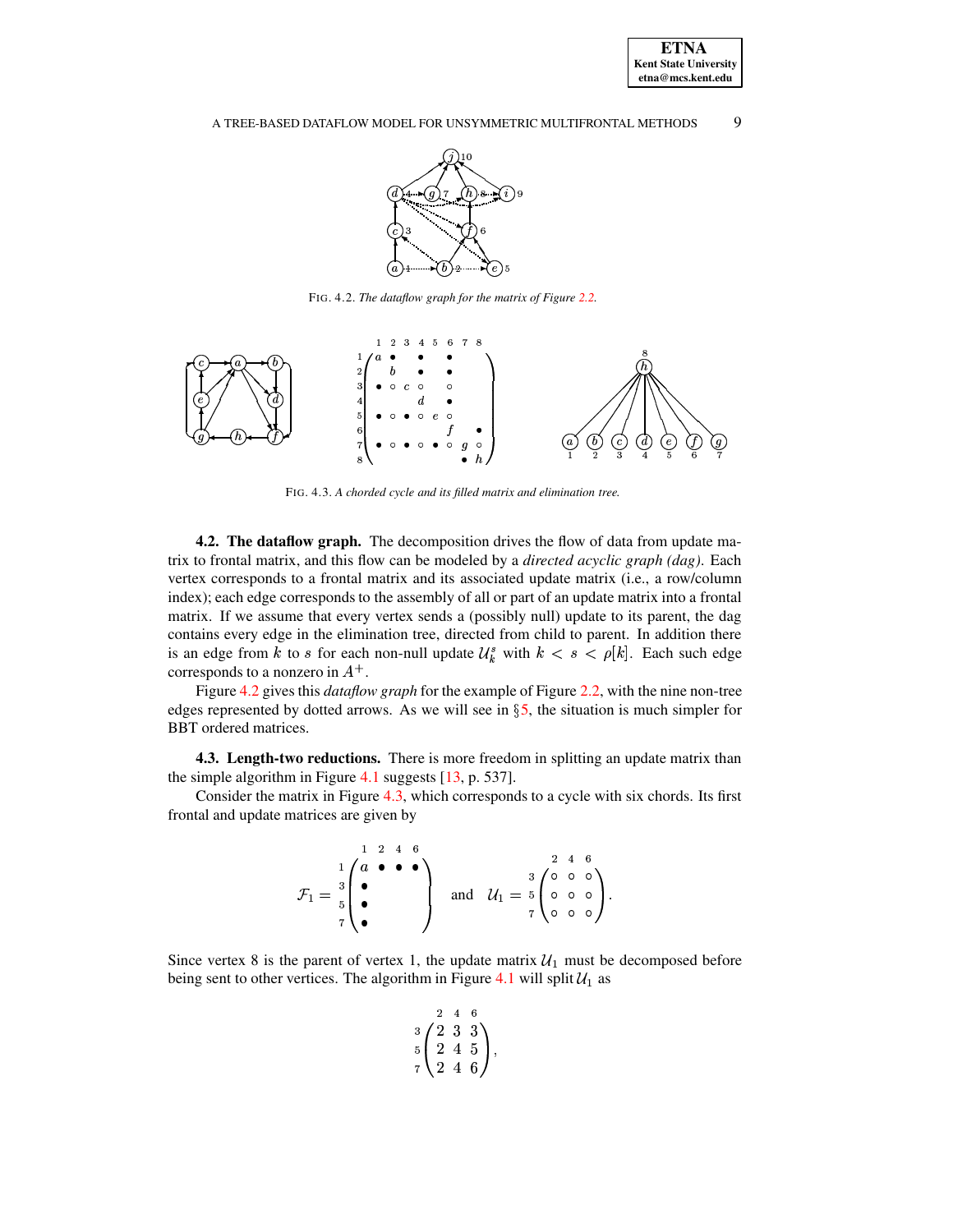```
Let p = \rho[k], the parent of vertex k
Set T = U_k, the update matrix from vertex k
while T is non-null do
    Set s = smallest row or column index in Tif s > p then
         Forward all of T to vertex p and set T = nullelse if s is a row index then
         Remove from T row s and some set of other rows i that are length-two
             reducible to it (i.e., i \stackrel{L}{\longrightarrow} s \stackrel{L}{\longrightarrow} k) and forward them to vertex s
    else \{s \text{ is a column index}\}\Remove from T column s and some set of other columns j that are length-two
             reducible to it (i.e., k \stackrel{U}{\longrightarrow} s \stackrel{U}{\longrightarrow} j) and forward them to vertex s
    end if
end while
```
<span id="page-9-1"></span>FIG. 4.4. An algorithm to decompose the update matrix  $\mathcal{U}_k$ .

where each entry specifies the index of the vertex to which it is sent.

Because the (2, 4) entry of  $A^+$  is nonzero, the frontal matrix  $\mathcal{F}_2$  can accommodate column 4 of  $\mathcal{U}_1$ . Thus we could send that column to vertex 2 for assembly into  $\mathcal{F}_2$ , from which this contribution to  $\mathcal{F}_4$  would be sent to vertex 4. This gives the split

$$
\begin{array}{c}\n \stackrel{2}{3} & \stackrel{4}{2} & \stackrel{6}{3} \\
 \stackrel{5}{5} & \stackrel{2}{2} & \stackrel{2}{5} \\
 \stackrel{7}{2} & \stackrel{2}{2} & \stackrel{6}{6}\n \end{array}
$$

Similarly, because the (5,3) and (7,3) entries of  $A^+$  are nonzero, the frontal matrix  $\mathcal{F}_3$  can accommodate rows 5 and 7 of  $\mathcal{U}_1$ . Thus we could send these rows to vertex 3, leading to the split

$$
\begin{array}{c}\n2 \ 4 \ 6 \\
3 \ \n\left(\n\begin{array}{ccc}\n2 & 3 & 3 \\
2 & 3 & 3 \\
2 & 3 & 3\n\end{array}\n\right)\n\end{array}
$$

More generally, let  $k < s < t < \rho[k]$ . If  $u_{ks} \neq 0$ ,  $u_{kt} \neq 0$ , and  $u_{st} \neq 0$  (resp.,  $\ell_{sk} \neq 0$ ,  $\ell_{tk} \neq 0$ , and  $\ell_{ts} \neq 0$ ), then the frontal matrix  $\mathcal{F}_s$  can accommodate column (resp., row) t of the update matrix  $\mathcal{U}_k$ . Thus, provided that no update has been bundled into the update  $\mathcal{U}_k^t$  and that the update  $\mathcal{U}_k^s$  has not been bundled into another update,  $\mathcal{U}_k^t$  could be bundled with  $\mathcal{U}_k^s$ and sent to vertex s; and this contribution to the frontal matrix  $\mathcal{F}_t$  would eventually arrive as part of the update  $\mathcal{U}_s^t$  from s.

We shall call this bundling *length-two reduction* since the path  $k \stackrel{U}{\longmapsto} s \stackrel{U}{\longmapsto} t$  (resp.,  $t \stackrel{L}{\longmapsto} s \stackrel{L}{\longmapsto} k$  of length two in the graph  $G(U)$  (resp.,  $G(L)$ ) replaces the edge  $k \stackrel{U}{\longmapsto} t$ (resp.,  $t \stackrel{L}{\longmapsto} k$ ), which corresponds to the direct update from k to t. This process lowers the number of non-null update matrices (but not the volume of data sent), which could be significant in a parallel context.

<span id="page-9-0"></span>The splitting algorithm shown in Figure 4.4 processes nonzeros top-to-bottom and leftto-right, and thus automatically satisfies the conditions above. Its 18 possible decompositions of  $U_1$  for the chorded cycle are shown in Figure 4.5.

10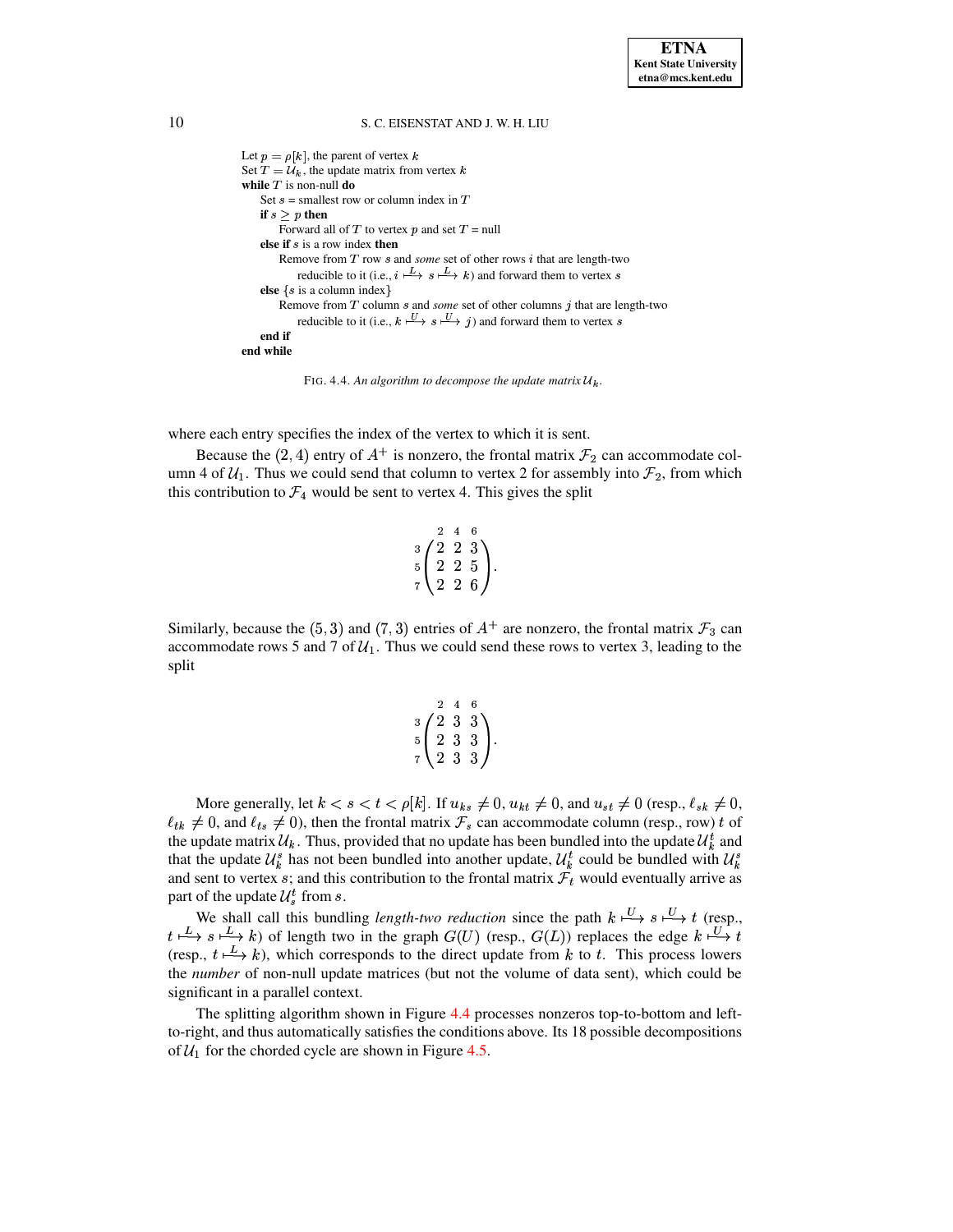**ETNA Kent State University etna@mcs.kent.edu**

## A TREE-BASED DATAFLOW MODEL FOR UNSYMMETRIC MULTIFRONTAL METHODS 11

| 2 4 6<br>$\begin{array}{c} \texttt{3}\!\!\left(\begin{array}{c c c c} \texttt{2} & \texttt{2} & \texttt{2} \\ \texttt{2} & \texttt{2} & \texttt{2} \\ \texttt{7} & \texttt{2} & \texttt{2} & \texttt{2} \end{array}\right) \end{array}$ | 2 4 6<br>$\begin{array}{c}3\left( \begin{array}{ccc} 2 & 2 & 3 \\ 2 & 2 & 3 \\ 2 & 2 & 3 \end{array} \right)\end{array}$ | 2 4 6<br>$\begin{array}{c} 3 \begin{pmatrix} 2 & 2 & 3 \\ 2 & 2 & 3 \\ 2 & 2 & 6 \end{pmatrix} \end{array}$                                                                                                                                                                     | 2 4 6<br>$\begin{array}{c} 3 \left( \begin{array}{ccc} 2 & 2 & 3 \\ 2 & 2 & 5 \\ 2 & 2 & 3 \end{array} \right) \end{array}$         | 2 4 6<br>$\begin{array}{c} 3 \left( \begin{array}{ccc} 2 & 2 & 3 \\ 2 & 2 & 5 \\ 2 & 2 & 5 \end{array} \right) \end{array}$                                                                                                                                                                                                                                                                                                                                                | 2 4 6<br>$\begin{array}{c}3 \begin{pmatrix} 2 & 2 & 3 \\ 2 & 2 & 5 \\ 7 & 2 & 6 \end{pmatrix} \end{array}$ |
|-----------------------------------------------------------------------------------------------------------------------------------------------------------------------------------------------------------------------------------------|--------------------------------------------------------------------------------------------------------------------------|---------------------------------------------------------------------------------------------------------------------------------------------------------------------------------------------------------------------------------------------------------------------------------|-------------------------------------------------------------------------------------------------------------------------------------|----------------------------------------------------------------------------------------------------------------------------------------------------------------------------------------------------------------------------------------------------------------------------------------------------------------------------------------------------------------------------------------------------------------------------------------------------------------------------|------------------------------------------------------------------------------------------------------------|
| 2 4 6<br>$\begin{array}{c} 3 \left( \begin{array}{ccc} 2 & 3 & 2 \\ 2 & 3 & 2 \\ 2 & 3 & 2 \end{array} \right) \\ 7 \end{array}$                                                                                                        | 2 4 6                                                                                                                    | $\begin{array}{ccc} & 2 & 4 & 6 \end{array}$                                                                                                                                                                                                                                    | 246                                                                                                                                 | 2 4 6<br>$\begin{array}{c c} 3 \left( \begin{array}{ccc} 2 & 3 & 2 \\ 2 & 3 & 2 \\ \end{array} \right) & \begin{array}{ccc} 3 \left( \begin{array}{ccc} 2 & 3 & 2 \\ 2 & 4 & 2 \\ \end{array} \right) & \begin{array}{ccc} 3 \left( \begin{array}{ccc} 2 & 3 & 2 \\ 2 & 4 & 2 \\ \end{array} \right) & \begin{array}{ccc} 3 \left( \begin{array}{ccc} 2 & 3 & 3 \\ 2 & 4 & 2 \\ \end{array} \right) & \begin{array}{ccc} 3 \left( \begin{array}{ccc} 2 & 3 & 3 \\ 2 & 3 &$ | 2 4 6                                                                                                      |
| $2\quad 4\quad 6$<br>$\begin{array}{c} \textbf{3}\!\!\! \left(\!\!\begin{array}{ccc} 2 & 3 & 3 \\ 2 & 3 & 3 \\ 2 & 4 & 6 \end{array}\!\!\right) \end{array}$                                                                            | 2 4 6                                                                                                                    | $\begin{array}{ccc} & 2 & 4 & 6 \end{array}$<br>$\begin{array}{c} 3\left( \begin{array}{ccc} 2 & 3 & 3 \\ 2 & 4 & 4 \\ 7 & 2 & 3 & 3 \end{array} \right) & \begin{array}{c} 3\left( \begin{array}{ccc} 2 & 3 & 3 \\ 2 & 4 & 5 \\ 7 & 2 & 3 & 3 \end{array} \right) \end{array}$ | $\begin{array}{c} \n \phantom{0}3 \ \begin{pmatrix} 2 & 4 & 6 \\ 2 & 3 & 3 \\ 2 & 4 & 4 \\ 7 & 2 & 4 & 4 \end{pmatrix} \end{array}$ | $\begin{array}{c} 2\  \  \, 4\  \  \, 6 \\ 5\left( \begin{array}{ccc} 2 & 3 & 3 \\ 2 & 4 & 5 \\ 2 & 4 & 5 \end{array} \right) \end{array}$                                                                                                                                                                                                                                                                                                                                 | 2 4 6<br>$\begin{array}{c}3\begin{pmatrix}2&3&3\\2&4&5\\7&2&4&6\end{pmatrix}\end{array}$                   |

<span id="page-10-0"></span>FIG. 4.5. All possible decompositions of the update matrix  $\mathcal{U}_1$  of Figure [4.3.](#page-8-1) Each entry specifies the vertex to *which it is forwarded.*



FIG. 5.1. *The BBT ordered matrix of Figure [2.3](#page-3-0) and its elimination tree.*

<span id="page-10-2"></span>**5. BBT ordered matrices.** When a matrix is BBT ordered, the decomposition of the update matrices and the dataflow graph are much simplified.<sup>[6](#page-10-1)</sup> In this section we assume that the matrix is upper BBT ordered. We will use as an example the matrix of Figure [2.3,](#page-3-0) given again in Figure [5.1](#page-10-2) along with its elimination tree, which we have rearranged to better reflect the sequence in which the subtrees are numbered.

<span id="page-10-3"></span>**5.1.** Decompositions and the dataflow graph. Let k be a vertex and let  $p = \rho[k]$  be its parent. Since an upper BBT postordering of the elimination tree numbers the vertices in each subtree consecutively, the vertices between  $k$  and  $p$  must be descendants of  $p$  but not descendants of k; that is, they must be older immediate family members of k in  $T(A)$ . And since in an upper BBT postordering there are no edges from an older immediate family member to k, we have  $\ell_{ik} = 0$  for  $k < i < p$ . Finally, we have  $\ell_{pk} \neq 0$  by Theorem [2.2.](#page-2-0) Thus the decomposition of the update matrices in the algorithms in Figures [4.1](#page-6-0) and [4.4](#page-9-1) will always be by *columns*.

This uniformity simplifies both the dataflow graph and the implementation of the unsymmetric multifrontal algorithm. In particular the update  $\mathcal{U}_k^p$  will contain the columns of the update matrix  $\mathcal{U}_k$  with indices between p and n. The remaining columns will be split into groups; and there will be an update  $\mathcal{U}_k^j$  containing column j for each  $k < j < p$  with  $u_{k,i} \neq 0$ , unless that update has been bundled with another. Thus in the dataflow model for  $u_{kj} \neq 0$ , unless that update has been bundled with another. Thus in the dataflow model for an upper BBT ordered matrix with no length-two reductions, there is a tree edge from k to p and an extra *cross edge* from k to each  $k < j < p$  with  $u_{kj} \neq 0$ .

<span id="page-10-1"></span> $6$  A BBT postordering of the elimination tree can increase the fill and (to a lesser extent) the work required [\[10\]](#page-18-8). However, it also enables a variation of the usual, stack-based implementation [\[2,](#page-18-11) [9\]](#page-18-2).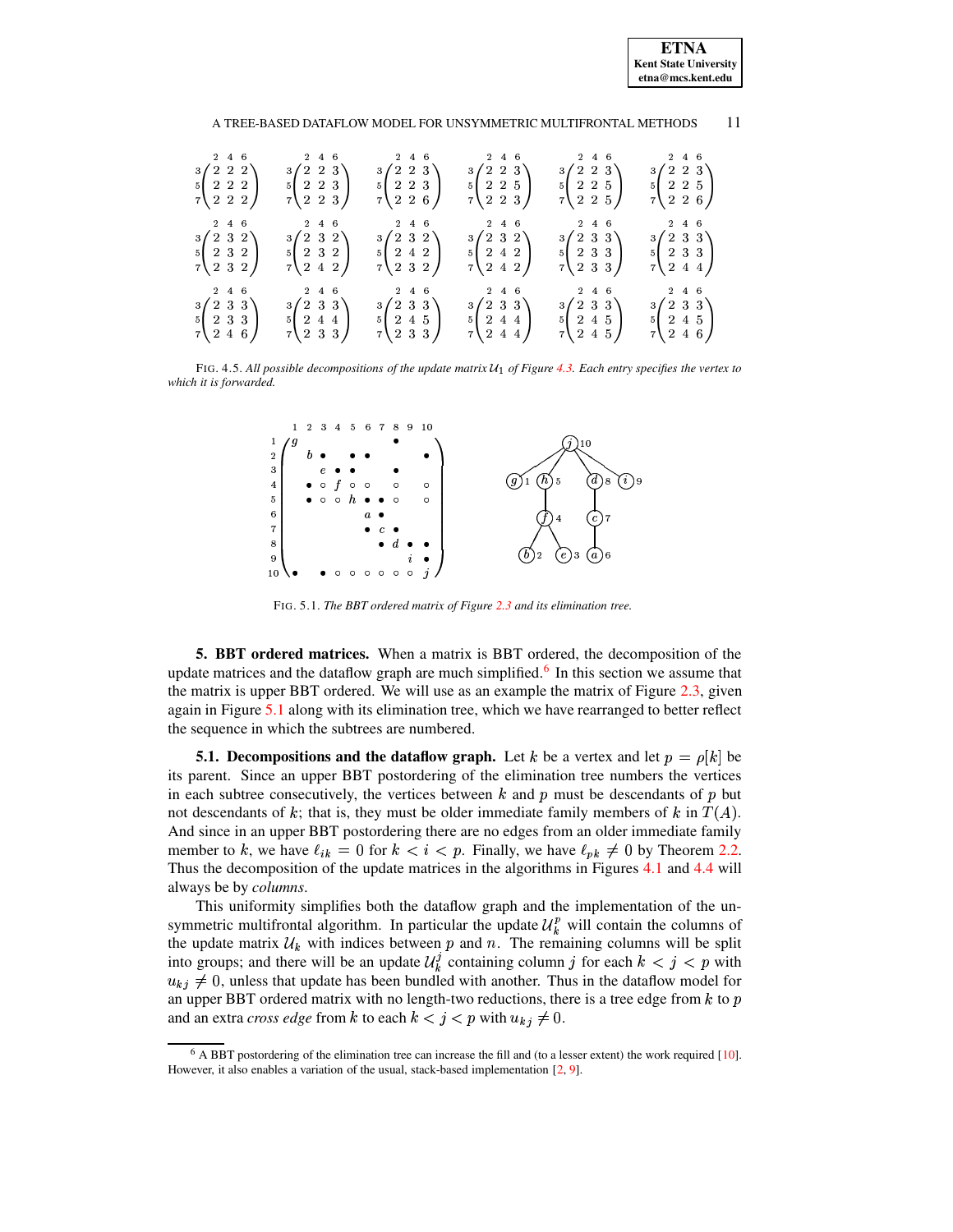12 S. C. EISENSTAT AND J. W. H. LIU



FIG. 5.2. *Two views of the dataflow graph of the matrix of Figure [5.1.](#page-10-2)*

<span id="page-11-0"></span>

<span id="page-11-1"></span>FIG. 5.3. *A matrix and several possible dataflow models.*

The dataflow graph for the matrix in Figure [5.1](#page-10-2) is given in Figure [5.2.](#page-11-0) The six cross edges corresponding to non-parental updates are represented by dotted arrows.

In the same figure we use the nonzero structure of the filled matrix  $A^+$  to present another view of the dataflow graph. As noted above we have  $\ell_{pk} \neq 0$  for each parental update  $\mathcal{U}_k^p$ (tree edge from k to p); and by construction  $u_{kj} \neq 0$  for each non-parental update  $\mathcal{U}_{k}^{j}$  (cross edge from k to j). Thus after we replace every other off-diagonal nonzero in  $A^+$  by a, the remaining nonzeros in the strict lower (resp., upper) triangle represent tree edges (resp., cross edges) and are denoted  $\bullet$  or  $\circ$ , depending on their origin.

**5.2. Length-two reductions.** Length-two reductions remove edges from the dataflow graph. However, finding an optimum set of reductions seems very difficult; and even a greedy implementation of the algorithm in Figure  $4.4$  (that is, one that removes all edges reducible to  $k \stackrel{\text{U}}{\longrightarrow} s$  at each iteration) may be too expensive.

If  $f_k$  is the column index of the first off-diagonal nonzero in the kth row of U and  $f_k$  <  $\rho[k]$ , the edge  $k \stackrel{U}{\longrightarrow} f_k$  cannot be reduced. Therefore, a practical compromise is to identify  $k$  cannot be reduced. Therefore, a practical compromise is to identify only length-two reductions where  $k \stackrel{\cup}{\longrightarrow} f_k \stackrel{\cup}{\longrightarrow} j$  replaces  $k \stackrel{\cup}{\longrightarrow} j$  for some  $k < j$ .

The  $6 \times 6$  matrix in Figure [5.3](#page-11-1) illustrates this compromise. Note that column 5 of the update matrix can be bundled with column 4 because of the length-two path  $1 \stackrel{U}{\longmapsto} 4 \stackrel{U}{\longmapsto} 5$ . But this path is not of the form  $k \stackrel{\text{U}}{\longrightarrow} f_k \stackrel{\text{U}}{\longrightarrow} j$ , so the edge  $1 \stackrel{\text{U}}{\longrightarrow} 5$  will be kept in the practical dataflow graph. Moreover, even without this restriction column 4 cannot be bundled with column 3 since the latter has already been bundled with column 2.

All practical reductions can be identified using the algorithm in Figure [5.4.](#page-12-0) The total time required is  $O(nnz(U))$ .

<span id="page-11-2"></span>**6. Pivoting for stability.** So far we have assumed that the elimination sequence is fixed. That is, after we assemble the frontal matrix  $\mathcal{F}_k$ , we perform a step of Gaussian elimination to generate the kth column of L, the kth row of U, and the update matrix  $\mathcal{U}_k$ . But what if the  $k$ th pivot is not acceptable numerically?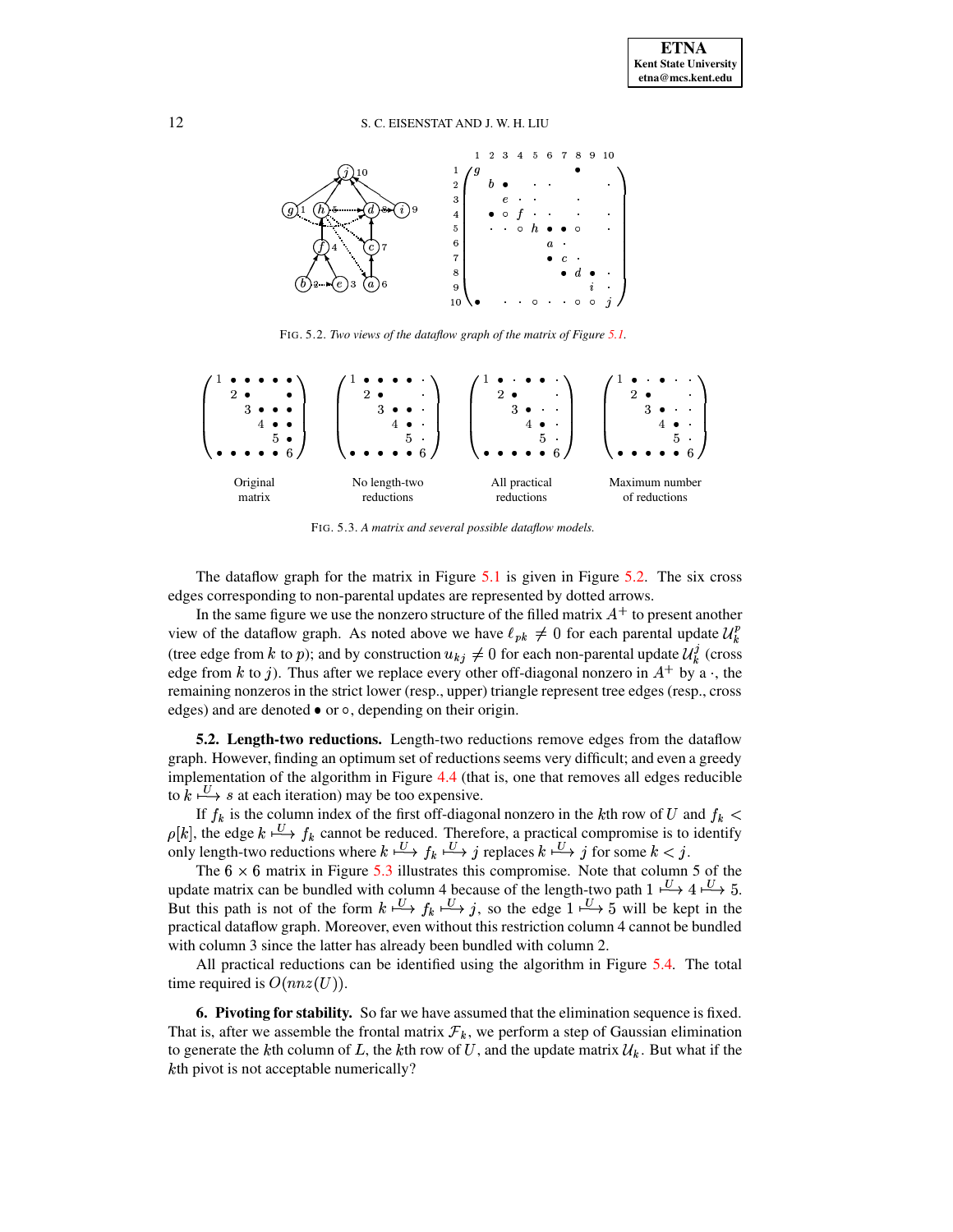### A TREE-BASED DATAFLOW MODEL FOR UNSYMMETRIC MULTIFRONTAL METHODS 13

```
for j \coloneqq 1 to n do
     Set exists[j] = 0Set S[j] = empty set
end for
for k \coloneqq 1 to n do
     for each nonzero u_{ki} in row k do
          Set exists j \, | \, k\mathbf{r} and \mathbf{r} and \mathbf{r}end for
     for each row i in S[k] (i.e., each row with f_i = k) do
          for each nonzero u_{ij} in row i with f_i = k do<br>for each nonzero u_{ij} in row i with k < j < \rho[i] do
               each nonzero u_{ij} in row i with k < j < \rho[i] do<br>
if exists[j] = k (i.e., u_{kj} \neq 0) then<br>
Reduce edge i \xrightarrow{U} j to i \xrightarrow{U} k \xrightarrow{U} jend if
         end for
    end for
     Add row k to S[f_k] (= set of rows i with f_i = k)
end for
```
FIG. 5.4. *Finding all practical length-two reductions for an upper BBT ordered matrix.*

<span id="page-12-0"></span>The simplest approach is the one that was used in the GESP (Gaussian elimination with static pivoting) algorithm<sup>[7](#page-12-1)</sup> [\[16\]](#page-18-12). If the magnitude of any pivot would be less than  $\sqrt{\epsilon} ||A||_1$ , where  $\epsilon$  is the machine precision, then that pivot is replaced by  $\sqrt{\epsilon} ||A||_1$ . When combined with a preprocessing step that moves large entries onto the main diagonal and an extra stage of iterative refinement that compensates for the perturbation, this scheme seems to work well in practice [\[17\]](#page-18-13). And it does not require any changes to the dataflow model.

But as we will show in this section, the model can also handle more traditional approaches to pivoting  $[2, 6, 9, 13, 14, 15]$  $[2, 6, 9, 13, 14, 15]$  $[2, 6, 9, 13, 14, 15]$  $[2, 6, 9, 13, 14, 15]$  $[2, 6, 9, 13, 14, 15]$  $[2, 6, 9, 13, 14, 15]$  $[2, 6, 9, 13, 14, 15]$  $[2, 6, 9, 13, 14, 15]$  $[2, 6, 9, 13, 14, 15]$  $[2, 6, 9, 13, 14, 15]$  $[2, 6, 9, 13, 14, 15]$  when the matrix is BBT ordered. We begin by discussing block matrices and supernodes.

**6.1. Block matrices and supernodes.** Assume that we can symmetrically partition into a *block matrix* whose diagonal blocks are dense and whose off-diagonal blocks are either dense or zero. Then we can easily extend the unsymmetric multifrontal method to perform block elimination on A and thereby compute its *block LU* factorization. We can model the flow of data with a *block* dataflow graph<sup>[8](#page-12-2)</sup> whose vertices correspond to the diagonal blocks of . And because we are doing block elimination, pivoting *within* a diagonal block has no effect on the graph.

*Supernodes* are a more general form of blocking that is commonly used to improve the efficiency of symmetric [\[5\]](#page-18-14) and unsymmetric [\[7\]](#page-18-15) sparse numerical factorization. Assume that  $\ell_{k+1,k}$  and  $u_{k,k+1}$  are both nonzero. Then vertex k is a child of vertex  $k+1$  in the elimination tree  $T(A)$ , and the entire update matrix  $\mathcal{U}_k$  will be forwarded to vertex  $k+1$  and assembled into the frontal matrix  $\mathcal{F}_{k+1}$ .

Assume further that the nonzero structures of the columns of  $A^+(k:n, k:k+1)$  are tical and that the structures of the rows of  $A^+(k:k+1, k:n)$  are also identical. Then  $\mathcal{U}_k$ identical and that the structures of the rows of  $A^+(k:k+1, k:n)$  are also identical. Then  $\mathcal{U}_k$  will have the same nonzero rows and columns as  $\mathcal{F}_{k+1}$ . will have the same nonzero rows and columns as  $\mathcal{F}_{k+1}$ .

Thus if we assemble into the frontal matrix  $\mathcal{F}_k$  all updates (other than  $\mathcal{U}_k$ ) destined for either  $\mathcal{F}_k$  or  $\mathcal{F}_{k+1}$  and perform two steps of elimination, we will have computed columns k and  $k + 1$  of L, rows k and  $k + 1$  of U, and the update  $\mathcal{U}_{k+1}$ . There is no need to create  $\mathcal{U}_k$ explicitly. The set  $\{k, k+1\}$  is said to be a supernode.

 $7$  Existing implementations of GESP are column-based, not multifrontal.

 $8$  This graph is also the quotient graph of the dataflow graph for  $A$  with respect to the blocking.

<span id="page-12-3"></span><span id="page-12-2"></span><span id="page-12-1"></span><sup>&</sup>lt;sup>9</sup> We use the MATLAB notations  $p:q$ , denoting the sequence  $p, p + 1, \ldots, q$ , and  $A^+(P, Q)$ , denoting the submatrix of  $A^+$  defined by the row sequence P and the column sequence Q.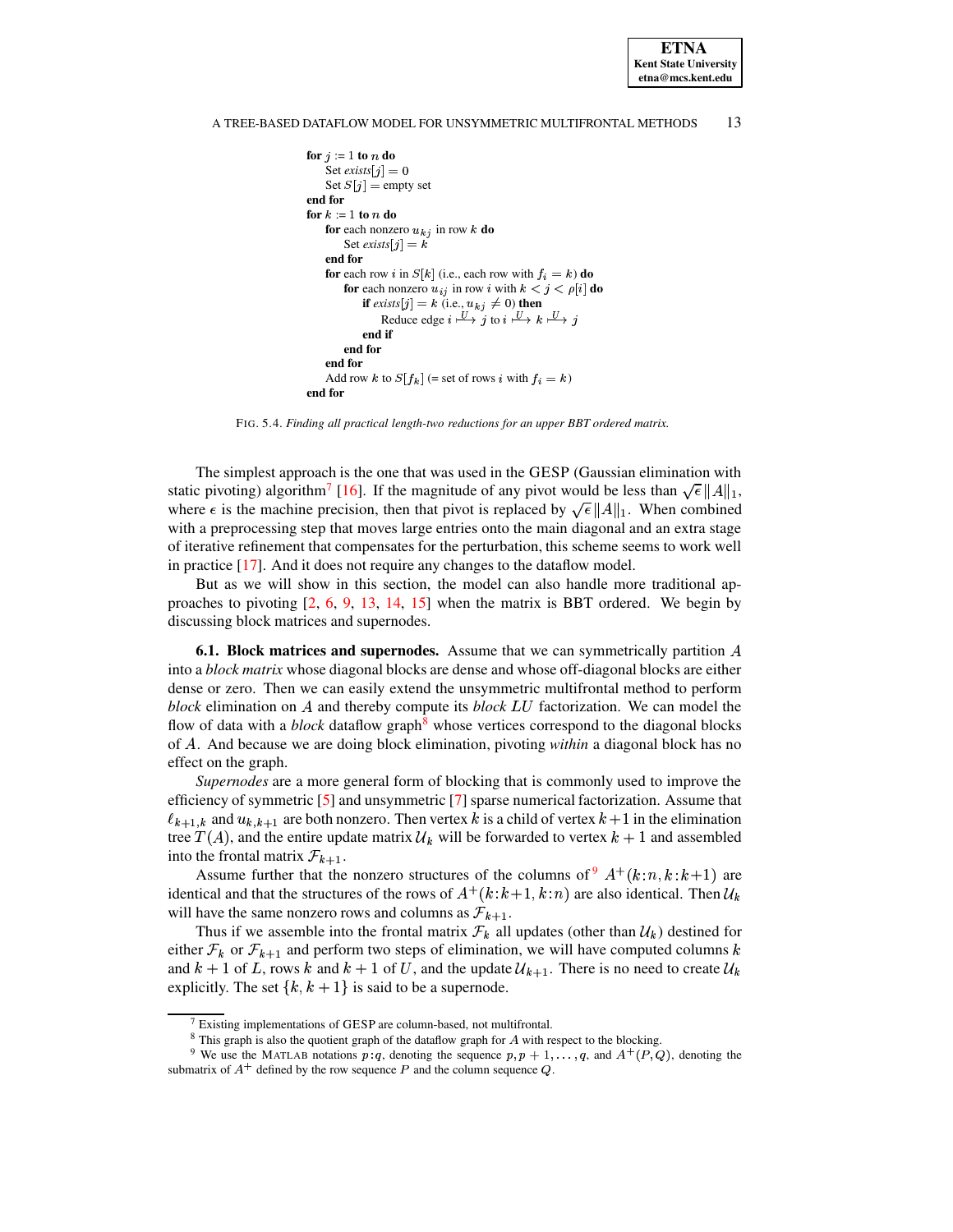More generally the set  $K = \{k, k+1, \ldots, m\}$  is a supernode if the diagonal subblock  $K, K$  is dense; the columns in the submatrix  $A^+(k:n, K)$  have the same nonzero struc-Wore generally the set  $K = \{k, k+1, \ldots, m\}$  is a superflode if the diagonal subblock  $A^+(K, K)$  is dense; the columns in the submatrix  $A^+(k:n, K)$  have the same nonzero structure; and the rows in the submatrix  $A^+(K, k:n)$  hav ture; and the rows in the submatrix  $A^+(K, k:n)$  have the same structure. As before we can assemble all updates destined for  $\mathcal{F}_k$ ,  $\mathcal{F}_{k+1}$ , ..., and  $\mathcal{F}_m$  from earlier vertices into the suassemble all updates destined for  $\mathcal{F}_k$ ,  $\mathcal{F}_{k+1}$ , ..., and  $\mathcal{F}_m$  from earlier vertices into the supernodal frontal matrix  $\mathcal{F}_K$  and perform  $m - k + 1$  steps of elimination (of the vertices in K). This will compute  $L(k:n, K)$ ,  $U(K, k:n)$ , and the update matrix  $\mathcal{U}_m$ . There is no need to create  $\mathcal{U}_k, \mathcal{U}_{k+1}, \ldots$  and  $\mathcal{U}_{m-1}$  explicitly. to create  $\mathcal{U}_k, \mathcal{U}_{k+1}, \ldots$ , and  $\mathcal{U}_{m-1}$  explicitly.

In terms of the dataflow graph this corresponds to coalescing the vertices in the set  $K$ into a single supernode  $K$ . To do so we delete the edges between vertices in  $K$ ; replace by  $x \mapsto K$  any edges of the form  $x \mapsto i$  with  $x < k \le i \le m$ ; and replace by  $K \mapsto y$  any edges of the form  $m \mapsto y$  with  $m < y \leq n$ . (Since  $k \mapsto \cdots \mapsto m$  is a chain in  $T(A)$ , there are no edges  $i \mapsto y$  with  $k \leq i < m$ .)

Rather than perform  $m - k + 1$  separate steps of elimination, we could instead perform a single  $(m - k + 1) \times (m - k + 1)$  block elimination and compute something equivalent to  $L(k:n, K)$  and  $U(K, k:n)$ . The advantage of block elimination is that any pivoting within the  $(m - k + 1) \times (m - k + 1)$  pivot block, which consists of the *fully summed* rows and the  $(m - k + 1) \times (m - k + 1)$  pivot block, which consists of the *fully* summed rows and columns of  $\mathcal{F}_K$ , will not affect the supernodal dataflow graph.

**6.2. Delayed elimination for upper BBT ordered matrices.** Pivoting within supernodal blocks may not be sufficient. Thus when a vertex  $k$  is not an acceptable (diagonal) pivot, we delay its elimination until immediately after the elimination of its parent  $p$ . (The pivot value would be unchanged if we tried to eliminate  $k$  any earlier [\[11,](#page-18-4) Theorem 5.2].) The corresponding symmetric permutation  $P$  has a local effect on the elimination tree [\[11,](#page-18-4) Theorem 7.2] and thus on the dataflow graph.

One drawback of this approach is that there is no guarantee that vertex  $\hat{p}$  is an acceptable pivot; e.g., suppose that every remaining diagonal element is zero. Following [\[9\]](#page-18-2) we address this problem by treating  $\{p, k\}$  as a supernode, which permits pivoting within the supernodal this problem by treating  $\{p, k\}$  as a supernode, which permits pivoting within the supernodal block.<sup>[10](#page-13-0)</sup> The effect on the dataflow graph is again local (see the discussion of supernodes above).

Note that to satisfy the definition of supernode we may have to treat certain zero entries in the filled matrix  $(PAP<sup>t</sup>)<sup>+</sup>$  as nonzero, which constitutes additional fill. However, all such entries lie in the rows and columns corresponding to vertices  $k$  and  $p$  in the original ordering,<sup>[11](#page-13-1)</sup> and there is no effect on fill during the remainder of the factorization.

Another drawback is that the dataflow graph of  $PAP<sup>t</sup>$  does not capture all flows. In particular, we do not discover that the vertex  $k$  is an unacceptable pivot until after we have received all of the updates to k and have assembled them into the frontal matrix  $\mathcal{F}_k$ ; and we may have to package some of the nonzero entries in  $\mathcal{F}_k$  as updates to vertices between k and  $\hat{p}$  in the original elimination order. None of these flows is captured.

We address this problem by keeping the *original* dataflow graph with vertex p now representing the new supernode and vertex  $k$  now representing an *assembly-only* vertex at which:

- All updates are assembled into  $\mathcal{F}_k$ .
- Row k of  $\mathcal{F}_k$  is moved immediately after row p; column k is moved either immediately after column  $p$  (if present) or to where column  $p$  would be (otherwise).
- The *entire*  $\mathcal{F}_k$  is treated as the update matrix; that is, it is decomposed in the usual way with the pieces sent along edges in the dataflow graph to vertices between  $k$  and  $\dot{p}$  in the original order.

<span id="page-13-1"></span><span id="page-13-0"></span><sup>&</sup>lt;sup>10</sup> There is no guarantee that the supernodal block will be an acceptable pivot either, but we can delay all or part of its elimination in the same fashion.

<sup>&</sup>lt;sup>11</sup> Row/column  $k$  may get more fill than in the original ordering, but row/column  $p$  cannot.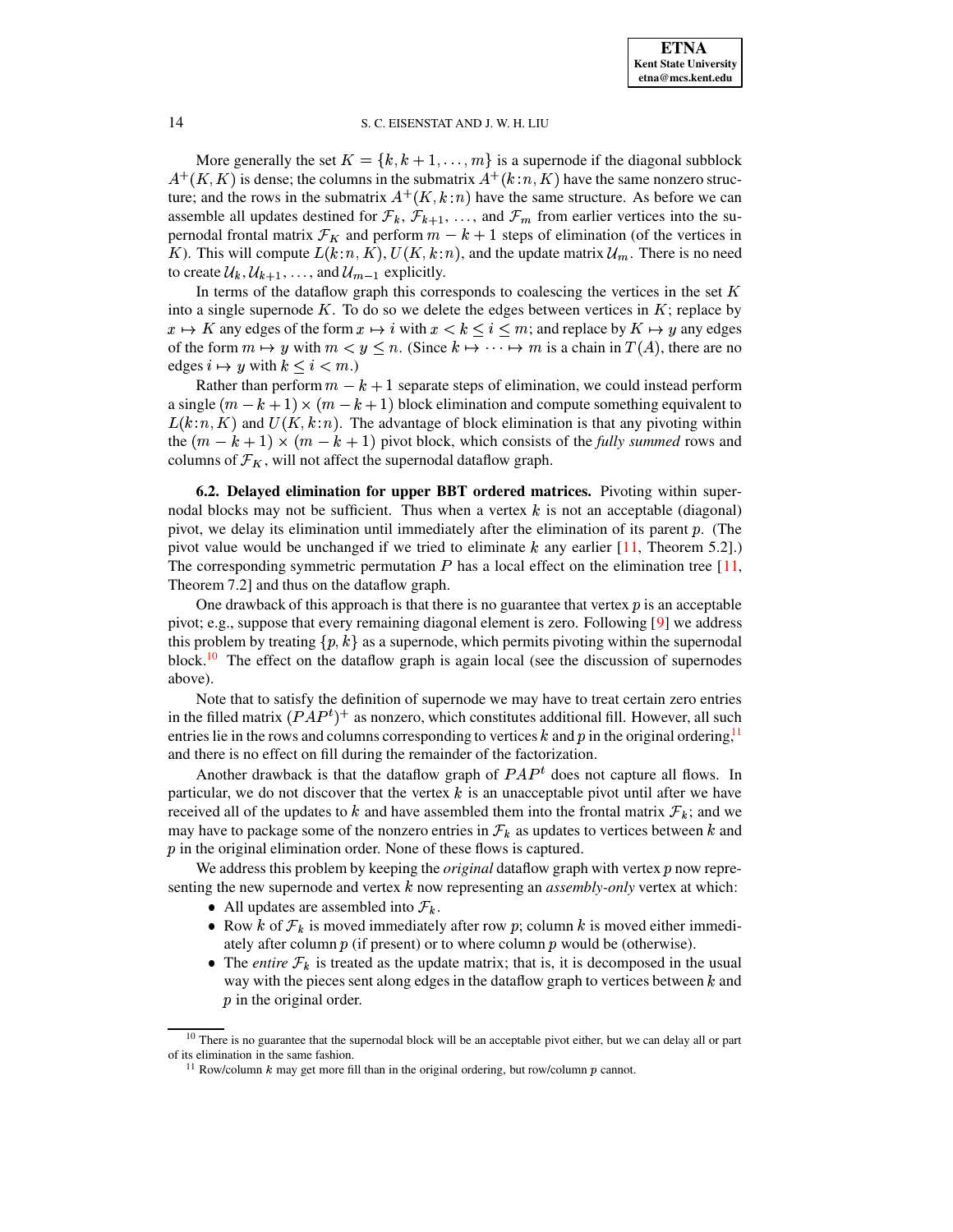**ETNA Kent State University**  $etna@mcs. kent.edu$ 

#### 15 A TREE-BASED DATAFLOW MODEL FOR UNSYMMETRIC MULTIFRONTAL METHODS



FIG. 6.1. A filled matrix, its dataflow graph, and the filled matrix after a delayed pivot.

<span id="page-14-0"></span>In terms of an implementation based on this extended model the only modification required is to notify the vertices receiving updates, including  $p$ , that  $k$  has been permuted to follow  $p$  and that the two vertices have been coalesced into a supernode. What makes this scheme work for an upper BBT ordered matrix is that each recipient vertex between  $k$  and  $p$  in the original order is expecting an update that contains row  $p$ ; and that  $p$  can accommodate an update that contains column  $k$  since they have coalesced into a supernode.

For example, for the matrix in Figure  $2.3$  the frontal matrix of vertex 5 is

$$
\mathcal{F}_5 = \begin{array}{c c c c c c} 5 & 6 & 7 & 8 & 10 \\ 5 & 6 & 6 & 0 & 0 \\ 10 & 0 & 0 & 0 & 0 \end{array} = 5 \begin{array}{c c c c} 5 & 6 & 7 \\ 7 & 6 & 0 \end{array} \bigoplus \mathcal{U}_4^5.
$$

If we delay the elimination of vertex 5 until after the elimination of its parent 10, then the "update" matrix is

$$
\mathcal{U}_5 = \begin{array}{c} 6 & 7 & 8 & 10 & 5 \\ 10 & 6 & 0 & 0 & 0 \\ 5 & 6 & 0 & 0 & h \end{array} = \mathcal{U}_5^6 \bigoplus \mathcal{U}_5^7 \bigoplus \mathcal{U}_5^8 \bigoplus \mathcal{U}_5^{10}
$$

where denotes an entry that would have filled in with the original ordering and

$$
\mathcal{U}_5^6 = \frac{10}{5} \begin{pmatrix} 6 \\ 0 \\ 0 \end{pmatrix}, \quad \mathcal{U}_5^7 = \frac{10}{5} \begin{pmatrix} 7 \\ 0 \\ 0 \end{pmatrix}, \quad \mathcal{U}_5^8 = \frac{10}{5} \begin{pmatrix} 8 \\ 0 \\ 0 \end{pmatrix}, \quad \text{and} \quad \mathcal{U}_5^{10} = \frac{10}{5} \begin{pmatrix} 0 & 5 \\ 0 & h \end{pmatrix}.
$$

Note that the recipient of each of these updates is expecting a contribution to row  $10$ ; and that vertex 10 (representing the supernode  $\{10, 5\}$ ) can accommodate a contribution to column 5.

These conditions need not be satisfied if  $A$  is not BBT ordered, so the process could break down. For example, for the matrix in Figure  $6.1$  the frontal matrix of vertex 1 is

$$
\mathcal{F}_1 = \frac{1}{3} \begin{pmatrix} 1 & 2 & 4 \\ a & \bullet & \bullet \\ \bullet & & \end{pmatrix}
$$

If  $a$  is an unacceptable pivot and we delay the elimination of vertex 1 until after the elimination of its parent 4, then the "update" matrix is

$$
\mathcal{U}_1 = \begin{array}{c} 2 & 4 & 1 \\ 1 & \bullet & \bullet \\ \bullet & \bullet & a \end{array} = \mathcal{U}_1^2 \oplus \mathcal{U}_1^3 \oplus \mathcal{U}_1^4
$$

where

$$
\mathcal{U}_1^2 = \frac{3}{1} \begin{pmatrix} 2 \\ 0 \end{pmatrix}, \quad \mathcal{U}_1^3 = 3 \begin{pmatrix} 4 & 1 \\ 0 & 0 \end{pmatrix}, \quad \text{and} \quad \mathcal{U}_1^4 = 1 \begin{pmatrix} 4 & 1 \\ 0 & a \end{pmatrix}.
$$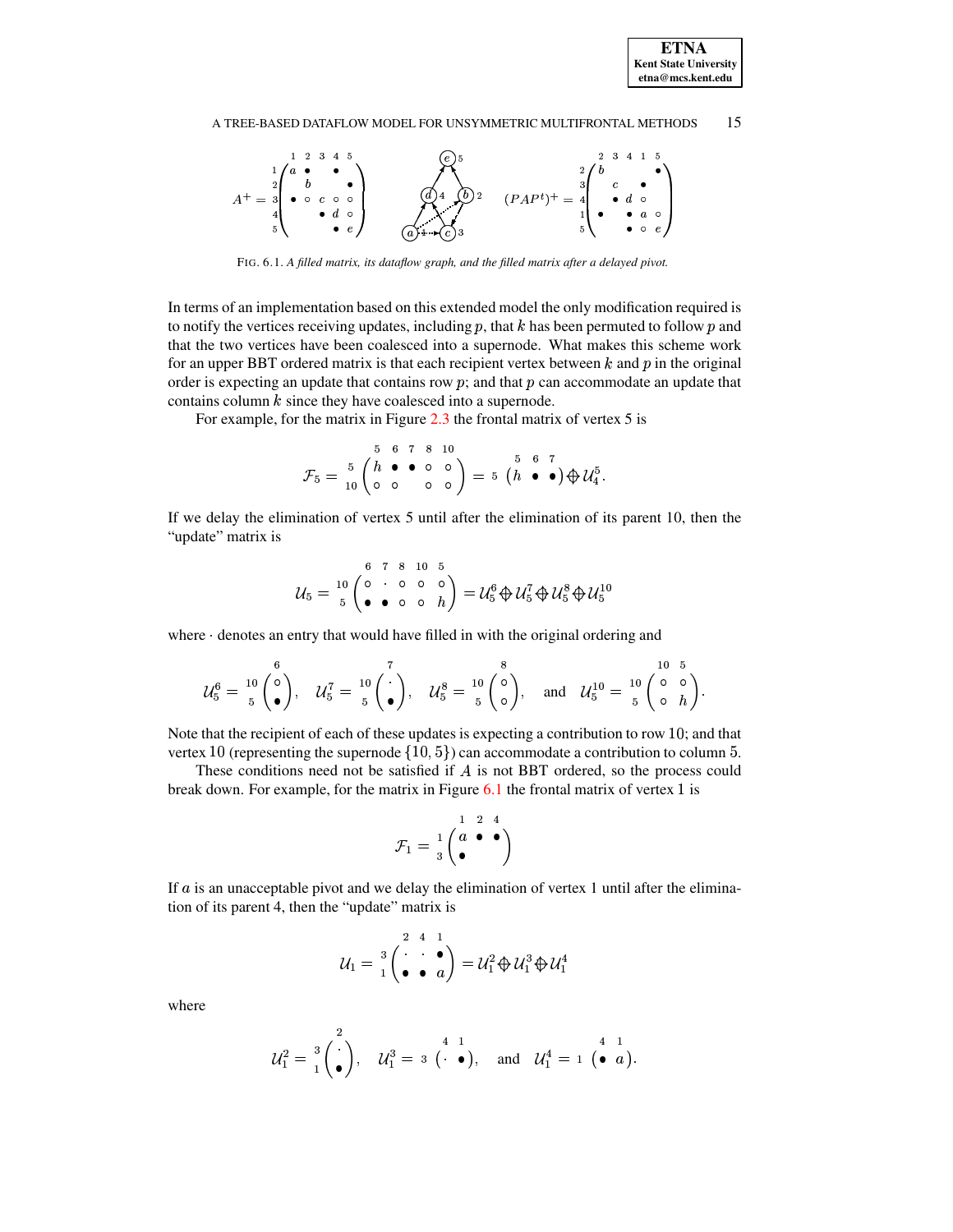The frontal matrix for vertex 2 is

$$
\mathcal{F}_2 = \begin{array}{c} 2 \\ 3 \\ 1 \end{array} \begin{pmatrix} 2 & 5 \\ 6 & 0 \\ 1 & 0 \end{pmatrix} = 2 \begin{pmatrix} 2 & 5 \\ 6 & 0 \end{pmatrix} \oplus \mathcal{U}_1^2
$$

and its update matrix is

$$
\mathcal{U}_2 = \begin{array}{c} 3 \\ 1 \end{array} \begin{pmatrix} 0 \\ 0 \end{pmatrix} = \mathcal{U}_2^3 \bigoplus \mathcal{U}_2^4,
$$

where

$$
\mathcal{U}_2^3 = 3 \begin{pmatrix} 5 \\ 0 \end{pmatrix} \quad \text{and} \quad \mathcal{U}_2^4 = 1 \begin{pmatrix} 5 \\ 0 \end{pmatrix}.
$$

However, there is no edge from vertex 2 to vertex 4 (into which vertex 1 was coalesced) over which to send the update  $\mathcal{U}_2^4$ , nor can the edge  $2 \mapsto 4$  be length-two reduced (which would allow that update to be sent to an intermediate vertex).

This kind of pivoting is similar to what is done in the symmetric indefinite multifrontal method [8] and in unsymmetric multifrontal methods that are based either on the elimination tree  $T(A + A<sup>t</sup>)$  of the symmetrized matrix  $A + A<sup>t</sup>$  [2, 3, 9, 12] or on data-dags [13, 14, 15]. The difference is that we work with the elimination tree  $T(A)$  of the original matrix and its associated dataflow graph. This has significant advantages, as we show in the next section.

7. Relation to existing multifrontal models. In this section we investigate how our dataflow model compares with other models of the unsymmetric multifrontal method.

7.1. Model based on  $T(A + A<sup>t</sup>)$ . As mentioned in §3.3, many current approaches to the unsymmetric multifrontal method use the elimination tree of the symmetrized matrix  $A + A<sup>t</sup>$  as the model [2, 3, 9, 12]. We first establish some simple relationships between  $T(A)$ and  $T(A+A^t)$ .

<span id="page-15-0"></span>THEOREM 7.1. If vertex  $p = \rho[k]$  is the parent of vertex k in the elimination tree  $T(A)$ , then p is an ancestor of k in the elimination tree  $T(A + A<sup>t</sup>)$ . If  $x > k$  and either  $\ell_{xk} \neq 0$  or  $u_{kx} \neq 0$ , then vertex x is an ancestor of k in  $T(A + A<sup>t</sup>)$ .

*Proof.* Let  $\tilde{L}$  be the symmetric factor of  $A + A^t$ . As noted in §3.3, the graph  $G(L)$  (resp.,  $G(U)$ ) is a subgraph of  $G(\tilde{L})$  (resp.,  $G(\tilde{L}^t)$ ). If p is the parent of k in  $T(A)$ , there exists a cycle  $p \stackrel{L}{\Longrightarrow} k \stackrel{U}{\Longrightarrow} p$ , whence  $p \stackrel{L}{\Longrightarrow} k \stackrel{L}{\Longrightarrow} p$ . Thus p is an ancestor of k in  $T(A + A^t)$  by Theorem 2.1. On the other hand, if  $x > k$  and  $\ell_{x_k} \neq 0$ , we have  $x \stackrel{L}{\longmapsto} k \stackrel{L^t}{\longmapsto} x$ , whence  $x \stackrel{\tilde{L}}{\Longrightarrow} k \stackrel{\tilde{L}^t}{\Longrightarrow} x$ . Thus x is an ancestor of k in  $T(A + A^t)$  by Theorem 2.1. The case  $u_{kx} \neq 0$ is similar.  $\Box$ 

The second part of Theorem 7.1 does not imply the first since  $p$  can be the parent of  $k$ even if  $\ell_{pk} = 0$  and  $u_{kp} = 0$ . For example, in the chorded cycle of Figure 4.3, vertex h is the parent of vertex a, yet  $\ell_{81} = u_{18} = 0$ . However, by Theorem 2.2 this cannot happen if A is **BBT** ordered.

The data model based on  $T(A)$  sends updates from a vertex k to its parent and, via added edges, to certain other vertices x for which  $\ell_{x_k} \neq 0$  or  $u_{k_x} \neq 0$ . If the data model based on  $T(A + A<sup>t</sup>)$  were used instead, the entire update from k would be sent to its parent in  $T(A + A<sup>t</sup>)$ . By Theorem 7.1 one part would eventually reach the parent of k in  $T(A)$ ; and,

16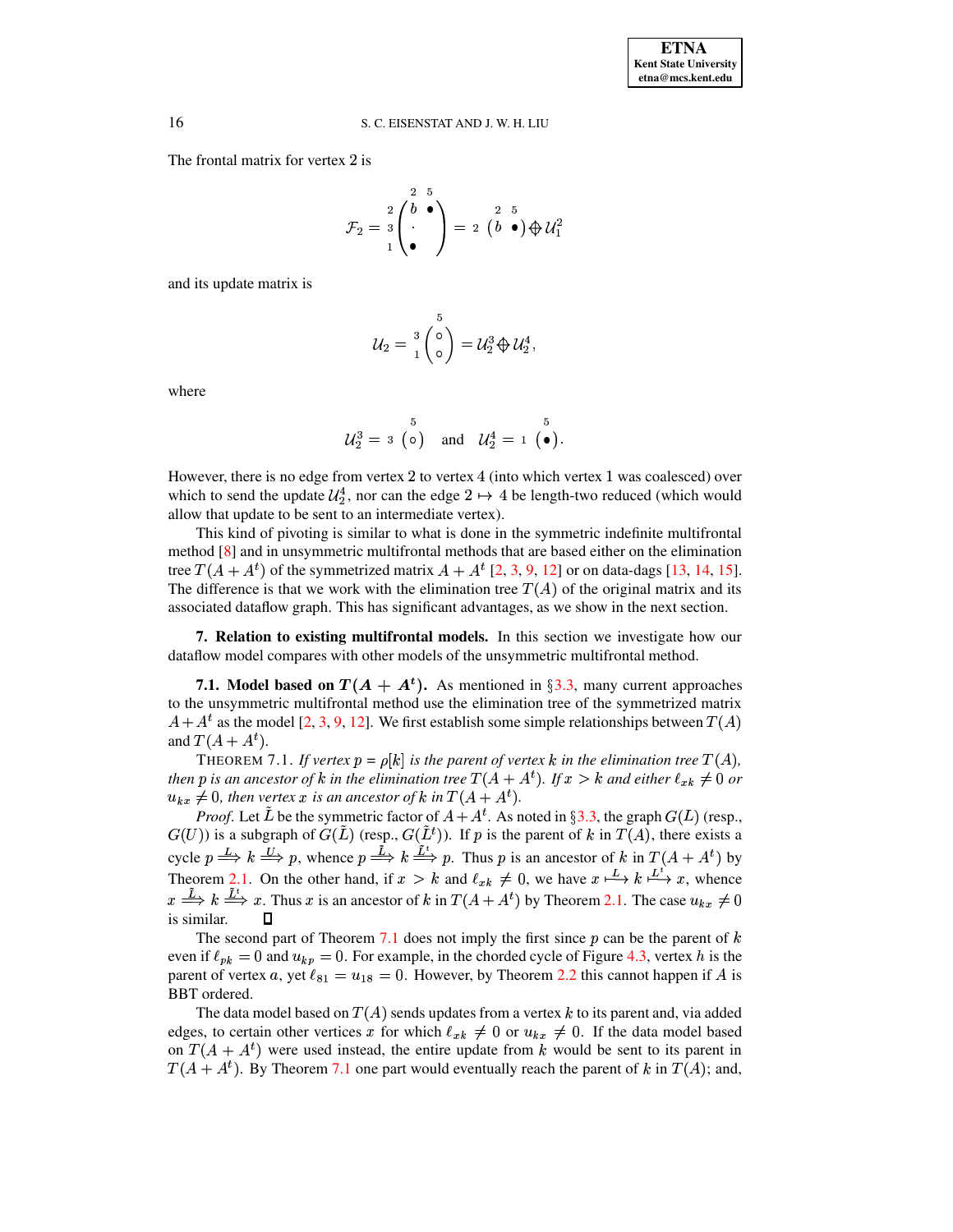since the edges added to  $T(A)$  lead to ancestors in  $T(A + A<sup>t</sup>)$ , the other parts would also eventually reach their destinations.

This suggests that the elimination tree  $T(A)$  is a more refined model for the unsymmetric multifrontal method than  $T(A + A<sup>t</sup>)$ . There are three major practical differences:

1. Each update in the  $T(A)$  model goes directly to its destination, barring length-two reductions; and even with length-two reductions, the path in  $T(A)$  is never longer. Thus there is less data movement/assembly.

2. All updates in the  $T(A)$  model are full matrices. Thus there is less arithmetic. Indeed, merely shrinking the update matrices in the  $T(A+A<sup>t</sup>)$  model by removing zero rows and columns, which does not eliminate all embedded structural zeros, can lead to a significant improvement in both storage and execution time [\[4\]](#page-18-0).

3. The overhead to manage the updates in the  $T(A)$  model is greater since each update matrix is split into submatrices. However, this overhead is significantly lower when the matrix is BBT ordered.

**7.2. Model based on**  $G((L^t)^o + U^o)$ . An alternative is to use a *task-dag* to specify the task dependencies in the multifrontal method, and a *data-dag* to guide the assembly of data from update matrix to frontal matrix  $[13]$  (see also  $[14, 15]$  $[14, 15]$  $[14, 15]$ ). Here we explore the relationship of these dags to the elimination tree and the dataflow graph.

The task-dag is the union  $G({(L^t)}^o + U^o)$  of the transitive reductions<sup>[12](#page-16-0)</sup> of the graphs  $G(L<sup>t</sup>)$  and  $G(U)$ . In general the elimination tree is not a subgraph of the task-dag. For example, in the chorded cycle matrix of Figure [4.3,](#page-8-1) vertex h is the parent of vertex a in  $T(A)$ , but there is no direct edge in  $G(L^t + U)$  from a to h. However the situation is different for BBT ordered matrices.

<span id="page-16-2"></span><code>THEOREM 7.2. If A is BBT ordered, then the elimination tree  $T(A)$  is a subgraph of the</code> *task-dag.*

*Proof.* If A is upper BBT ordered, the graph  $G((L^t)^\nu)$  is the elimination tree  $T(A)$  with its edges directed from child to parent  $[11,$  Theorem 6.3]. The case when  $\vec{A}$  is lower BBT ordered is similar.  $\Box$ 

The data-dag is an extension of the task-dag that is formed by adding every edge  $k \stackrel{U}{\longrightarrow} j$ satisfying  $^{13}$ satisfying $13$ 

a)  $j < \rho_{LU}[k] \equiv \min\{x \mid x \stackrel{L}{\Longrightarrow} k \stackrel{U}{\longmapsto} x \text{ or } x \stackrel{L}{\longmapsto} k \stackrel{U}{\Longrightarrow} x\}$ 

a)  $j < \rho_{LU}[k] \equiv \min\{x \mid x \implies k \longmapsto x \text{ or } x \longmapsto k \implies x\}$ <br>b) there does not exist an edge  $k \stackrel{U}{\longrightarrow} s$  in the data-dag such that  $s \stackrel{U}{\longrightarrow} j$ 

c) there exists a vertex  $t > j$  such that  $t \stackrel{L}{\longmapsto} k$ 

and every edge in  $G(L<sup>t</sup>)$  that satisfies the analogous conditions [\[13,](#page-18-3) Theorem 4.1]. By contrast the reduced dataflow graph is formed by pruning every length-two reducible edge from the unreduced dataflow graph. In general neither the dataflow graph nor the data-dag is a subgraph of the other. However the situation is different for BBT ordered matrices.

<span id="page-16-3"></span>THEOREM 7.3. *Let be irreducible and upper BBT ordered, and assume that edges*  $k \stackrel{\text{(L)}}{\longrightarrow} j$  are considered for pruning from the unreduced dataflow graph (via reduction) or ¯ *adding to the task-dag (via extension) in left-to-right order within each row. Then the reduced dataflow graph is the data-dag.*

*Proof.* As noted in the proof of Theorem [7.2,](#page-16-2) the transitive reduction  $G((L^t)^\circ)$  is the elimination tree  $T(A)$  with edges directed from child to parent.

<span id="page-16-0"></span><sup>&</sup>lt;sup>12</sup>A *transitive reduction* of a directed graph  $G(M)$  is a subgraph  $G(M<sup>o</sup>)$  of  $G(M)$  such that there is a path from vertex u to vertex v in  $G(M)$  if and only if there is a path from u to v in  $G(M^{\circ})$ , and no subgraph with this property has fewer edges. The matrix  $M<sup>o</sup>$  is its representation. The transitive reduction of a dag is unique [\[1\]](#page-18-18).

<span id="page-16-1"></span><sup>&</sup>lt;sup>13</sup> The order in which edges are considered for inclusion is not specified in [\[13\]](#page-18-3), so the data-dag need *not* be unique.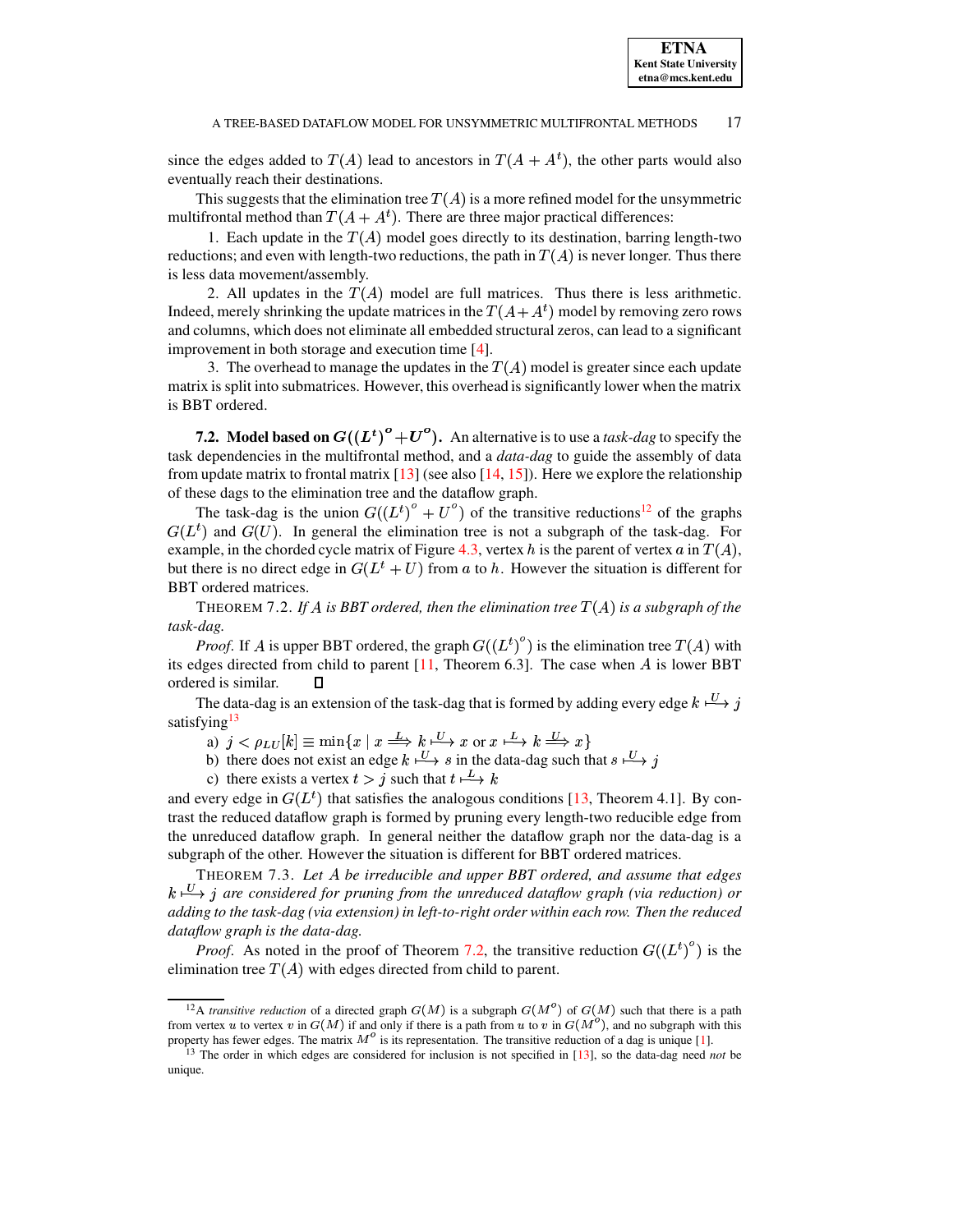Let vertex  $p = \rho[k]$  be the parent<sup>14</sup> of vertex k in  $T(A)$ , so that  $p \stackrel{L}{\Longrightarrow} k \stackrel{U}{\Longrightarrow} p$ . As noted at the start of §5.1, we have  $\ell_{pk} \neq 0$  and  $\ell_{ik} = 0$  for  $k < i < p$ . Since  $p \stackrel{L}{\longrightarrow} k \stackrel{U}{\Longrightarrow} p$ , we have  $\rho_{LU}[k] = \rho[k]$ . By construction no edge  $k \stackrel{L^t}{\longrightarrow} i$  can be a cross edge in the dataflow graph; and by the analog of property (a) above no such edge can be in the extension to the data-dag. Thus it suffices to show that the dataflow graph and the data-dag have the same subset of edges of the form  $k \stackrel{U}{\longrightarrow} j$  with  $j \neq p$ . (The tree edges have already been accounted  $for.$ )

Assume that  $k \stackrel{U}{\longmapsto} j$  with  $j > p$ . By construction this edge is not in the unreduced dataflow graph; by property (a) above it will not be added to the task-dag; and since  $p \stackrel{U}{\rightarrow} j$ by Theorem 3.1, we have  $k \stackrel{U}{\Longrightarrow} p \stackrel{U}{\longleftrightarrow} j$ , so that it is not in the transitive reduction  $G(U^o)$ . Thus it suffices to consider the set of edges of the form  $k \stackrel{U}{\longrightarrow} j$  with  $j < p$  that are not in  $G(U^{\circ})$ . (The edges in  $G(U^{\circ})$  are not reducible and must be in both the dataflow graph and the data-dag.)

Because edges are considered for pruning or adding in left-to-right order, the condition to add such an edge to the task-dag is just

There does not exist an s with  $k < s < j$  such that  $k \stackrel{U}{\longrightarrow} s$  is already in the data-dag and  $s \stackrel{U}{\longrightarrow} j$ .

(Since  $j < p$  and  $\ell_{pk} \neq 0$  by Theorem 2.2, the other conditions are already satisfied.) But this is precisely the condition that this edge *not* be pruned from the unreduced dataflow graph.  $\Box$ 

There is an analogous result for lower BBT ordered matrices.

Dynamic pivoting of the kind described in  $\S6$  requires a second data-dag  $D^P$  (see [13]). This dag is constructed from the original data-dag  $D<sup>N</sup>$  by adding each edge in the elimination tree  $T(A)$ , if it is not already present, and any additional edges  $k \stackrel{U}{\longmapsto} j$  (or  $k \stackrel{L^t}{\longmapsto} j$ ) that satisfy the three conditions in  $[13,$  Theorem 4.5], the first of which is

 $k < j < \rho[k]$  and there exists a child s of j such that  $k \stackrel{L}{\Longrightarrow} s$  (or  $s \stackrel{U}{\Longrightarrow} k$ ). But in a BBT ordered matrix, if  $k < j < \rho[k]$ , then any child s of j must satisfy  $k < s < j$ . Thus this condition is never satisfied, and Theorem 7.3 holds for  $D^P$  as well as  $D^N$ .

For BBT ordered matrices the dataflow model is identical to both data-dag models, although their derivations are quite dissimilar. However, the elimination tree is needed to define BBT ordering; and without it neither the simplified decomposition nor the collapse of the  $D^N \subset D^P$  hierarchy is possible. Thus the dataflow model is arguably more refined.

**8. Concluding remarks.** Our dataflow model for the unsymmetric multifrontal method is based on the elimination tree of a sparse unsymmetric matrix. Update matrices are split and flow along either tree edges or certain cross edges in an augmented tree. When the sparse matrix has symmetric structure, the model reduces to that for the symmetric multifrontal method.

The model is particularly simple when the sparse matrix is in BBT form, and this suggests that an implementation based on it should also be simpler. But any unsymmetric matrix can be permuted to such a form efficiently  $[10]$ .

Another advantage of BBT form is robustness under pivoting. When a pivot is unacceptable the model adapts easily to the combination of pivoting within supernodal blocks and delayed elimination that is used in unsymmetric multifrontal codes based on the elimination tree  $T(A + A<sup>t</sup>)$  or on the data-dag. However, it is more refined.

Finally, because the dataflow graph captures all dependencies of frontal matrices on update matrices, it also reveals whatever high-level parallelism is available. And since it is more

<span id="page-17-0"></span><sup>&</sup>lt;sup>14</sup> Since  $A$  is irreducible, only vertex  $n$  lacks a parent; but there are no edges in either the dataflow graph or the data-dag directed from that vertex.